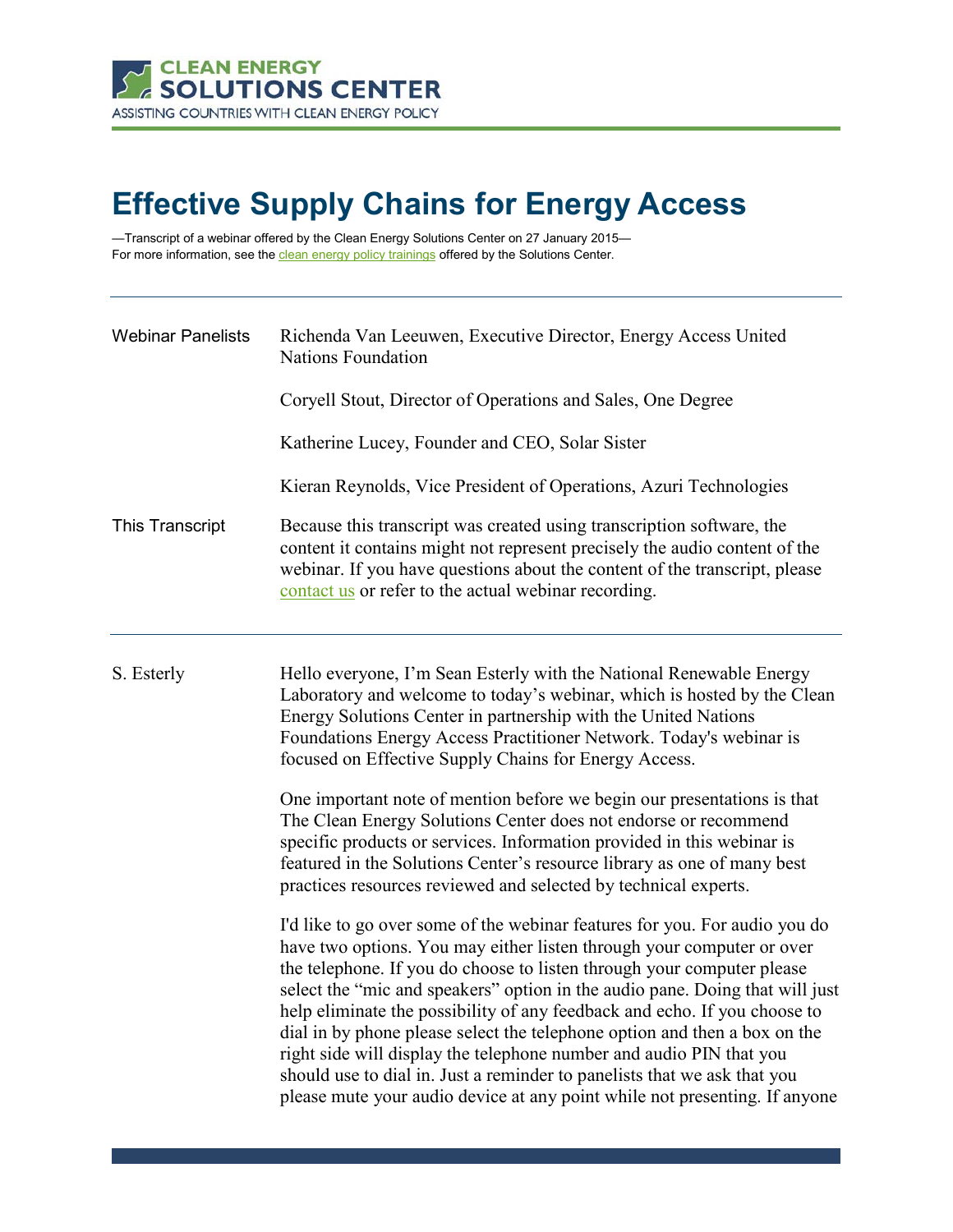is having technical difficulties with the webinar, or the webinar platform, you may contact the GoToWebinar's Help Desk at the number displayed at the bottom of the slide. That number is 888.259.3826 and they can help you up there.

We do encourage anyone from the audience to ask questions at any point during the webinar. We keep attendees on mute so to ask a question simply type it into the "Questions" pane. Those will be sent to us through that. If you are having difficulty viewing the materials through the webinar portal, you will find PDF copies of the presentations at [cleanenergysolutions.org/training](https://cleanenergysolutions.org/training) and you may follow along as our speakers present. I'll send out that link to everyone shortly as well. Also, an audio recording of the presentations will be posted to the Solutions Center training page within about a week of today's broadcast and just a reminder that we are also adding webinars now to the Solutions Center YouTube channel where you will find other informative webinars, as well as video interviews with thought leaders on clean energy policy topics.

We do have an exciting agenda for you today centered around the presentations from our guest panelists Richenda Van Leeuwen, Coryell Stout, Katherine Lucey, and Kieran Reynolds and these panelists have been kind enough to join us to showcase their respective organizations' approach to building effective supply chains and customer delivery mechanisms and to discuss and contexts, as well as share their respective challenges and successes to provide collective best practices.

Before our speakers begin their presentations I will provide a short informative overview of the Clean Energy Solutions Center initiative. Then following the presentations we will have a question and answer session where I will present questions from the attendees and then we will have a brief survey.

This slide provides a bit of background in terms of how the Solutions Center came to be formed. The Solutions Center is one of 13 initiatives of the Clean Energy Ministerial that was launched in April of 2011 and is primarily led by Australia, the United States, and other CEM partners. Some outcomes of this unique initiative include support of developing countries and emerging economies through enhancement of resources on policies relating to energy access, no-cost expert policy assistance, and peer to peer learning and training tools, such as the webinar you are attending today.

There are four primary goals for the Solutions Center. The first goal is to serve as a clearinghouse of clean energy policy resources. Second is to share policy best practices, data, and analysis tools specific to clean energy policies and programs. Third is to deliver dynamic services that enable expert assistance, learning, and peer to peer sharing of experiences. Then lastly, the Center fosters dialogue on emerging policy issues and innovation around the globe.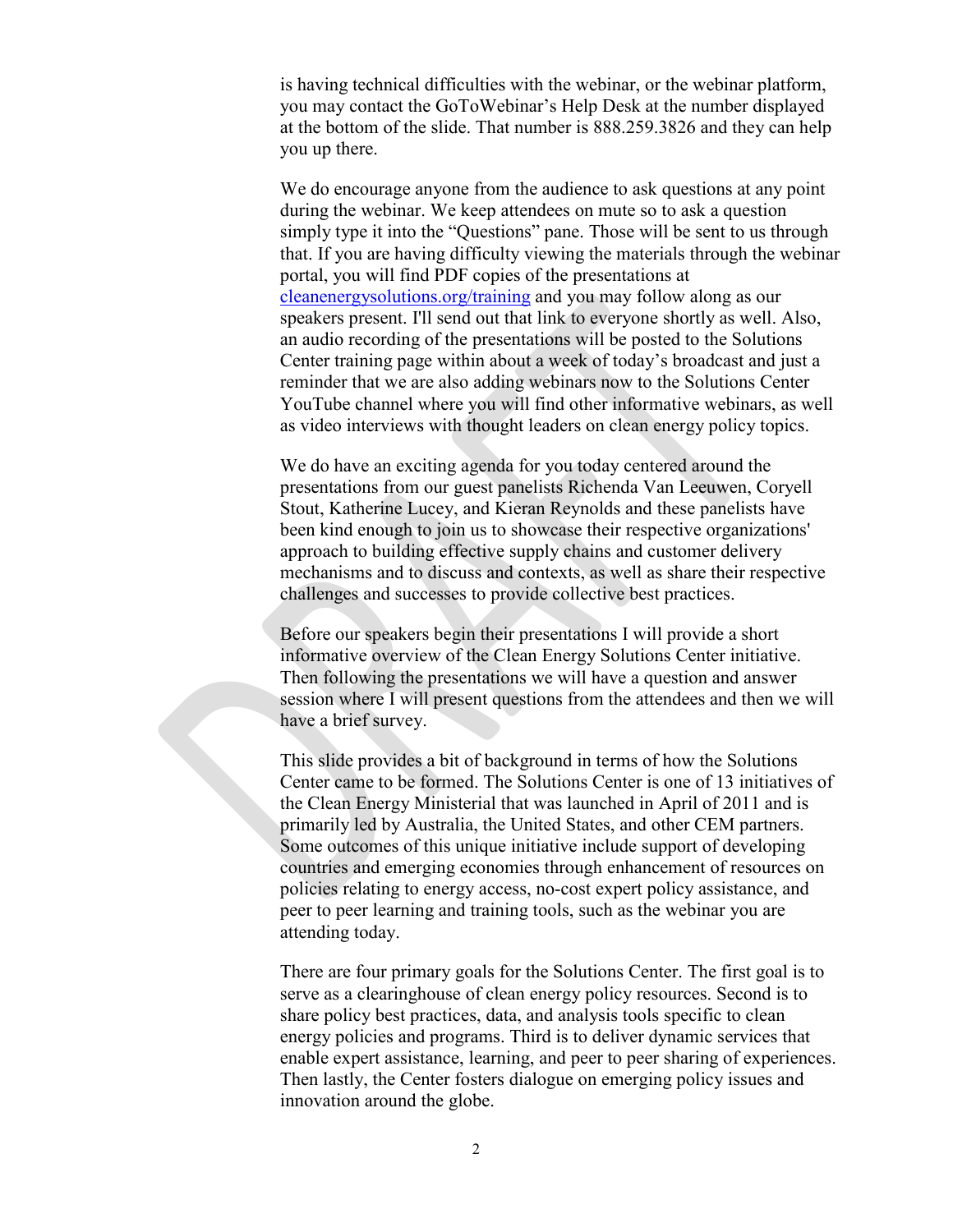Our primary audience is energy policymakers and analysts from governments and technical organizations in all countries, but then the Solutions Center also strives to engage with the private sector, NGOs, and civil society as well.

This slide highlights one of the marquee features that the Solutions Center provides, which is its no-cost expert policy assistance known as "Ask-an-Expert." The Ask an Expert program has established a broad team of over 30 experts from all over the globe who are each available to provide remote policy advice and analysis to all countries at no cost. For example, in the area of Energy Access we are very pleased to have Ellen Morris, who is the President and Founder of Sustainable Energy Solutions, serving as one of our experts. If you have a need for policy assistance in Energy Access, or any other clean energy sector, we do encourage you to use this valuable service. Again, the assistance is provided to you free of charge. If you have questions for our experts please submit it through our simple online form at [cleanenergysolutions.org/expert](https://cleanenergysolutions.org/expert) or to find out if the Askan-Expert service and how it can benefit your work please contact me directly at sean.esterly@nrel.gov or at 303.384.7436. We also invite you to spread the word about this service to those in your networks and organizations.

Now, I would like to provide brief introductions for today's distinguished panelists. The first speaker that we will be hearing from today will be Richenda Van Leeuwen, the Executive Director at Energy Access at the UN Energy Foundation.

Following Richenda we will hear from Coryell Stout. Coryell is the Director of Operations and Sales at One Degree Solar, a venture-backed technology company that designs and manufactures energy solutions to improve connectivity in peri-urban and rural communities with unreliable electricity.

Our third speaker today is Katherine Lucey. Katherine is Founder and CEO of Solar Sister, with the goal of providing a practical, grass-roots, locally generated solution.

Then our final speaker today is Kieran Reynolds. Kieran is Vice President of Operations at Azuri Technologies, a spin off from the Advanced Photovoltaic Research Accelerator.

So now with that I would like to welcome Richenda to the webinar.

R. Van Leeuwen Thank you very much Sean and good morning everybody.

Next slide please.

I want to provide a little bit of a backdrop for the work that the other presenters are talking about today in terms of the contribution it's making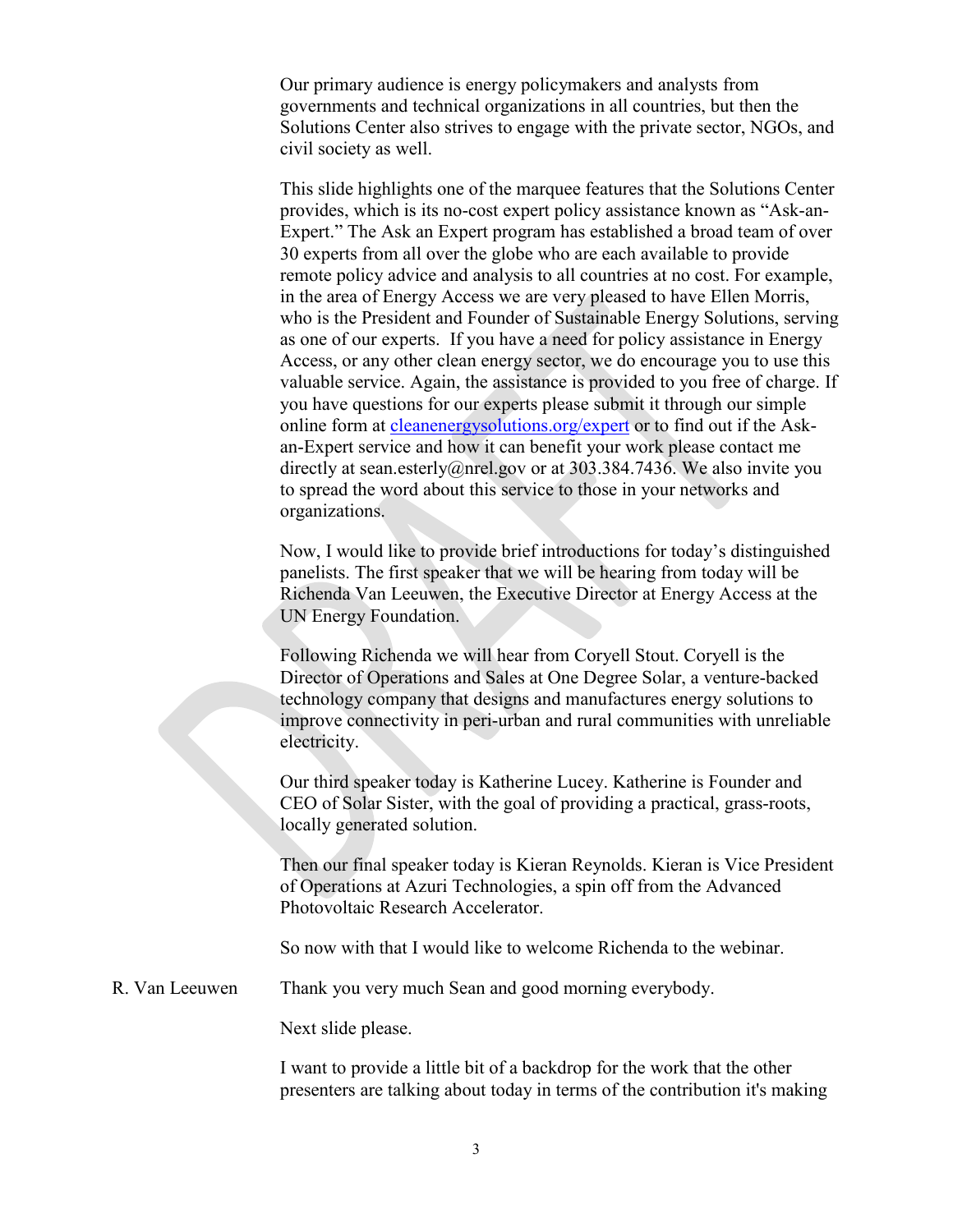to the United Nations Sustainable Energy for All Initiative, which has set several global targets for the world to meet by 2030. Many of you will be familiar with this initiative. It was launched by the UN Secretary General in 2011 with one of the areas of focus specifically look at how to address the fact that 1.2 billion people still around the world lack the developmental benefits from having access to electricity and many more still lack through and confirmed access, as well as some nearly 3 billion people depending on clean cooking solutions for their cooking energy.

The Secretary General launched this initiative, partnering with the world bank—with President Kim from the bank, also public sector and private sector as well as UN member states to come together to really focus on how do we solve this issue, first, in terms of driving towards universal access to modern energy services by 2030 and then second and third, doubling the global rate of improvement in energy efficiency. We also know that energy efficiency can be a very strong enabler for energy access as well. Then third, looking at doubling the share of renewable energy in the global energy mix.

Again, as it relates to energy access we see that renewable energy solutions in many instances are particularly applicable for being able to deliver energy solutions and services to people living in rural settings, working with low income—for whom this is the first access to electricity and the benefits from that they are getting.

In 2014 the UN General Assembly members states declared the start of the decade of Sustainable Energy for All, which runs until 2024.

Next slide please.

The UN Foundation, as part of our contribution to this initiative, in 2011 as well, set up the Energy Access Practitioner Network, which is primarily focusing on helping to drive particularly market-based solutions for delivering energy services in developing countries. Why market based? Partly because we recognize the need that, first of all, aid based solutions alone are not going to get us there and second that they did not necessarily deliver the sustainable supply chains over the long-term to ensure that once a solution was in place it was going to be properly serviced and maintained and ultimately really of the maximum benefit to the customer.

So we set up in 2011. We now have almost 2,000 members in 170 countries around the world. Together those members have delivered energy services to almost a quarter of a billion people over the lifetime of their particular companies. We aggregate that through a survey that we do with our membership on an annual basis.

They are really focusing on catalyzing energy service delivery at the country level, promoting adoption of new technologies, innovative financing and business models. We serve as a knowledge platform also,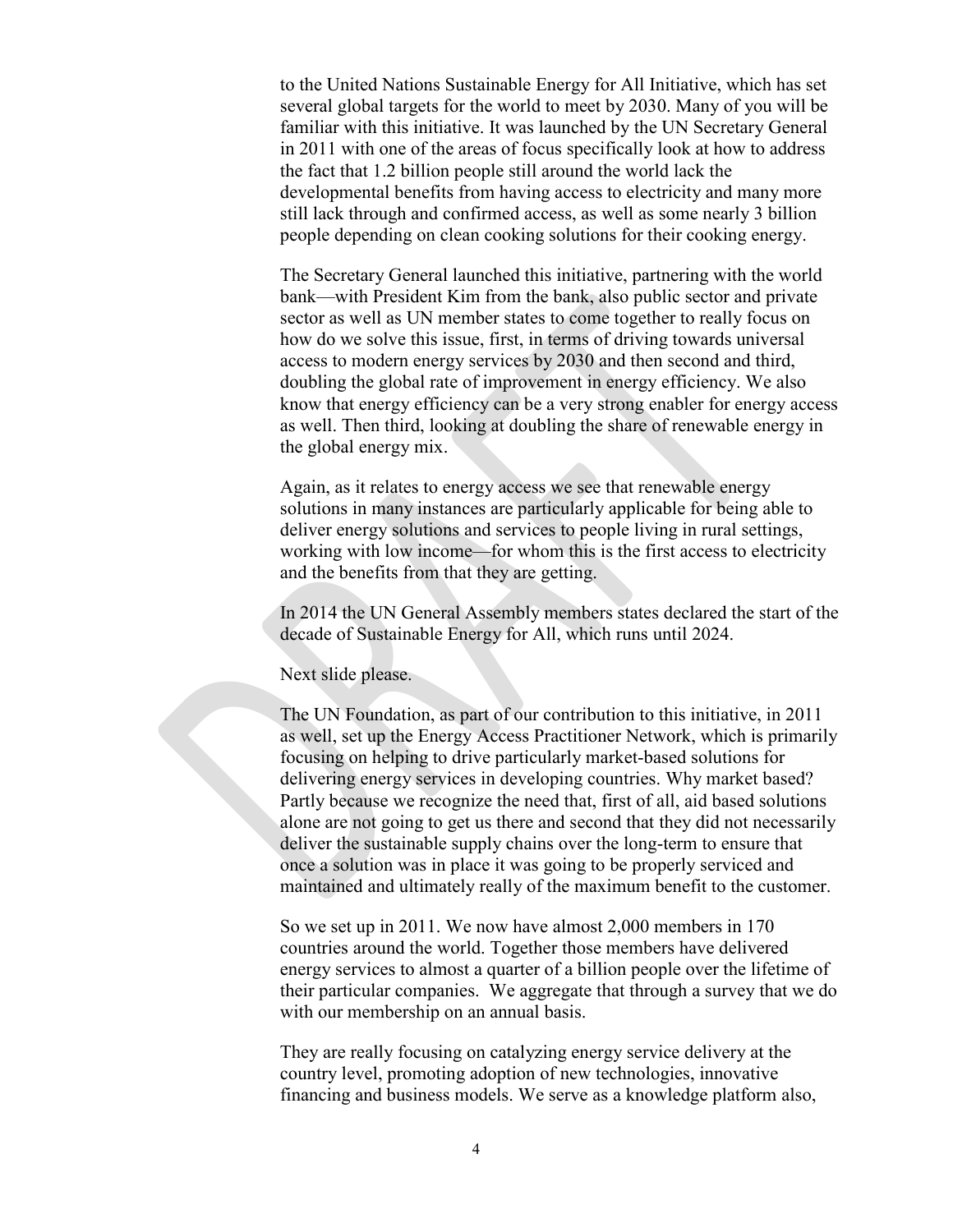showcasing best practices and peer-to-peer learning and the webinar that we're on this morning is one of these examples of the way that we utilize this ability to share knowledge of members within the network. We also serve as a network of networks, really trying to be a resource for the sector at large. If you're not yet a member of the network but you're on this webinar this morning, we do encourage you to go to www.energyaccess.org to learn more about us and then to join us as well.

The following three panelists after me from Solar Sister, One Degree, and Azuri Technologies, are part of the network. So if you're are also particularly interested in learning more about their work as well, by all means, you can contact us after the networks...after the webinar today.

#### Next slide please.

Specifically, I want to talk about our focus on supply chains because very early on in the work of the network we heard from a lot of our members that, in fact, the whole issue around developing sustainable supply chains, being able to deliver into areas that there wasn't already a distribution channel to build on, was complicated, was challenging, and there were a number of issues to overcome. So we've been focusing on supporting the development of sustainable supply chains and you'll be hearing how that's working in different countries and also using different technologies and different solution sets in just a few moments.

It's a key issue area for us because we recognize that it's not just a one term intervention of sort of dropping a solar panel into a household or community but it's really we are focusing on changing the long-term ecosystem so that companies that are delivering these services have the support that they need, that they can really focus on their core business, and also that other parts of the ecosystem around them are delivering the appropriate solutions—whether it's dedicated workers or other pieces that are needed to ensure that, in fact, we're developing a sustainable market over the long-term.

Some of the challenges that network members have raised with us in the past are just in terms of not only the supply chain for distribution of solutions, but the supply chain of financing and particularly looking at the mechanisms for end user financial services. How do customers afford the product or service? How do they pay for it over time? What supports are there? Attracting growth capital for the enterprise is a key issue for most of our membership—finding the right type of investment support, in the right way, in the right place. This is something that we're working with many partners, both to help to increase the support of capital but also look at the way that it's being transacted and provided particularly more risk capital for earlier stage enterprises that traditionally have struggled to access investment capital. Then, as I already mentioned, a third one is ensuring availability of skilled technologies and employees. We are working also within the broader Sustainable Energy for All Initiative on a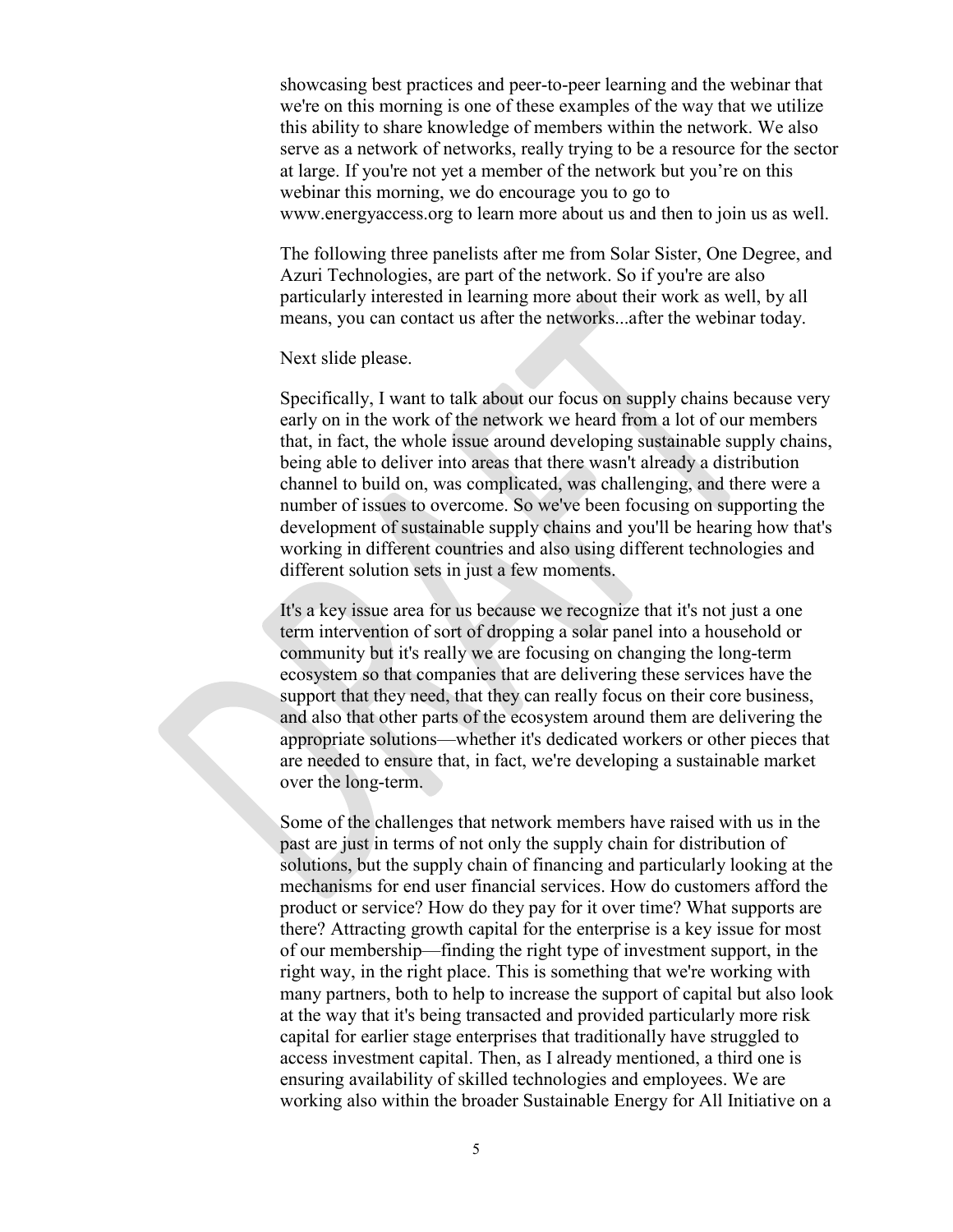|               | number of different partner entities that are focusing on delivering<br>improved curriculum for training technicians and others working in<br>renewable energy, particularly in Sub-Saharan Africa, to make sure, in<br>fact, that the companies are able to get the type of skilled technicians and<br>employees that they need to be able to deliver their solutions. Again, if<br>you're interested in this we can provide more information after the<br>webinar.                                                                                                                                                       |
|---------------|----------------------------------------------------------------------------------------------------------------------------------------------------------------------------------------------------------------------------------------------------------------------------------------------------------------------------------------------------------------------------------------------------------------------------------------------------------------------------------------------------------------------------------------------------------------------------------------------------------------------------|
|               | Looking also at the opportunities for wholesale purchasing to bring prices<br>down, we do know that solar PV has come down in price tremendously<br>over the last years but that's not necessarily always reflected at the country<br>level and so we're exploring right now what are the mechanisms that can<br>be used to help to address this at the country level and at the local level.<br>Then also, you will be hearing I'm sure from Katherine and others in just a<br>few moments, specifically around the development of efficient distribution<br>channels for consumer, for customer, level services as well. |
|               | Without further ado from me, I'm delighted to welcome and introduce the<br>other panelists that you'll be hearing from this morning who are all<br>members of the practitioner network. If you are interested also in being<br>able to tell us more about some of the issues that you're facing and where<br>you need support, you can go through the Clean Energy Solutions Center,<br>as Sean mentioned, to Ellen Morris or you can contact us directly through<br>energyaccess.org. Thank you very much.                                                                                                                |
| Sean Esterly  | Thank you Richenda and we will turn it over now to Coryell for her<br>presentation.                                                                                                                                                                                                                                                                                                                                                                                                                                                                                                                                        |
| Coryell Stout | Thank you Sean and Richenda. Can you hear me okay?                                                                                                                                                                                                                                                                                                                                                                                                                                                                                                                                                                         |
| Sean Esterly  | Yes we can.                                                                                                                                                                                                                                                                                                                                                                                                                                                                                                                                                                                                                |
| C. Stout      | Okay, great. So, hello everyone. My name is C. Stout and I oversee sales<br>and operations for One Degree Solar. Gaurav Manchanda, Founder and<br>CEO, unfortunately could not make it today. His flight was delayed and<br>he's actually in route to Kenya as we speak. I have the pleasure for filling<br>in for him and we'll be discussing One Degree Solar's supply chain<br>ecosystem, our approach to last-mile distribution, as well as lessons<br>learned over the years.                                                                                                                                         |
|               | Next slide please.                                                                                                                                                                                                                                                                                                                                                                                                                                                                                                                                                                                                         |
|               | Now, before we dive into the meat of this presentation, I want to introduce<br>you to BrightBox. If you aren't already familiar, BrightBox is One Degree<br>Solar's all-in-one solar home system. It powers lights, cell phones, fans,<br>radios, tablets, and most USB powered devices. We also sell our low watt<br>LED solar lights, which are in the left hand corner separately. BrightBox                                                                                                                                                                                                                            |

is our flagship product and we've been selling it since 2012.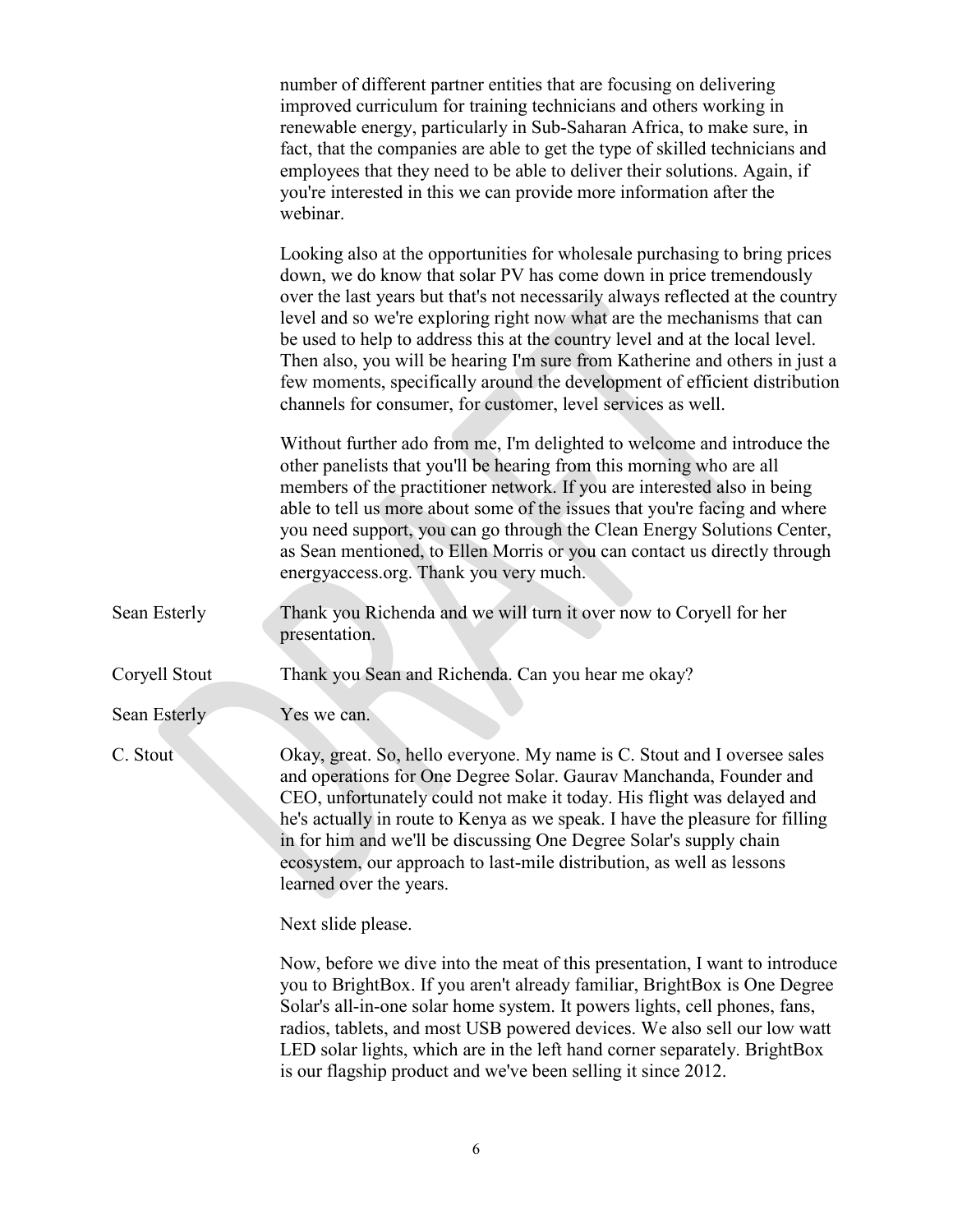Next slide please.

So, why we are all here today—as you can see from this picture distribution is one of the biggest challenges that pico-solar companies face worldwide. Our target market is often located in remote, rural, and unelectrified areas of the world, which is a cruel cruel trifecta and does not bode well for supply chains. Our CEO Gaurav took this picture while working in Liberia, conducting solar installations at remote health clinics. As you can see in the middle of the screen, in the distance there is a truck and that truck is stuck in mud. It is filled with engineers, yet it still took over two hours to get out and by that time it was too late to complete the installation at the nearby clinic. Now the moral of the story, or if it's a moral at all, even if you may have the best skill sets in the world, or be able to create the best products in the world, or have the best people in the world, roads like this mean that it can take years to reach your market. That's where One Degree Solar comes into play.

# Next slide please.

To help mitigate the challenges of distribution, especially last mile distribution, One Degree Solar has adopted an integrated distribution model, whereby we partner with large reputable distribution companies, in target markets, to drive demand to manage, establish sales, and after sales networks, and to build new routes to market. Rather than trying to oversee the entire supply chain by ourselves, we focus on the parts of the value chain that we do best—specifically product design, R&D, and innovation, while closely supporting our distribution partners who sell and service our products.

We ensure that our distribution partners are set up to succeed. We provide them with what we call "business in a box" as well as strategic advisory services, access to software solutions, and a customized SMS platform, which I'll discuss in more detail later in this presentation. In other words, we have built effective supply chains by leveraging our strengths as a company and then establishing partnerships to compliment these strengths.

# Next slide please.

Since we began selling in 2012 we have achieved impressive results through our supply chain and distribution model, both within Kenya and without. We're now selling in over 10 countries, have impacted the lives of over 200,000 individuals, and have signed over \$1 million worth in sales contracts for 2015. We are growing and hoping to develop new partnerships in new markets, as well as introduce new products in the coming year.

Next slide please.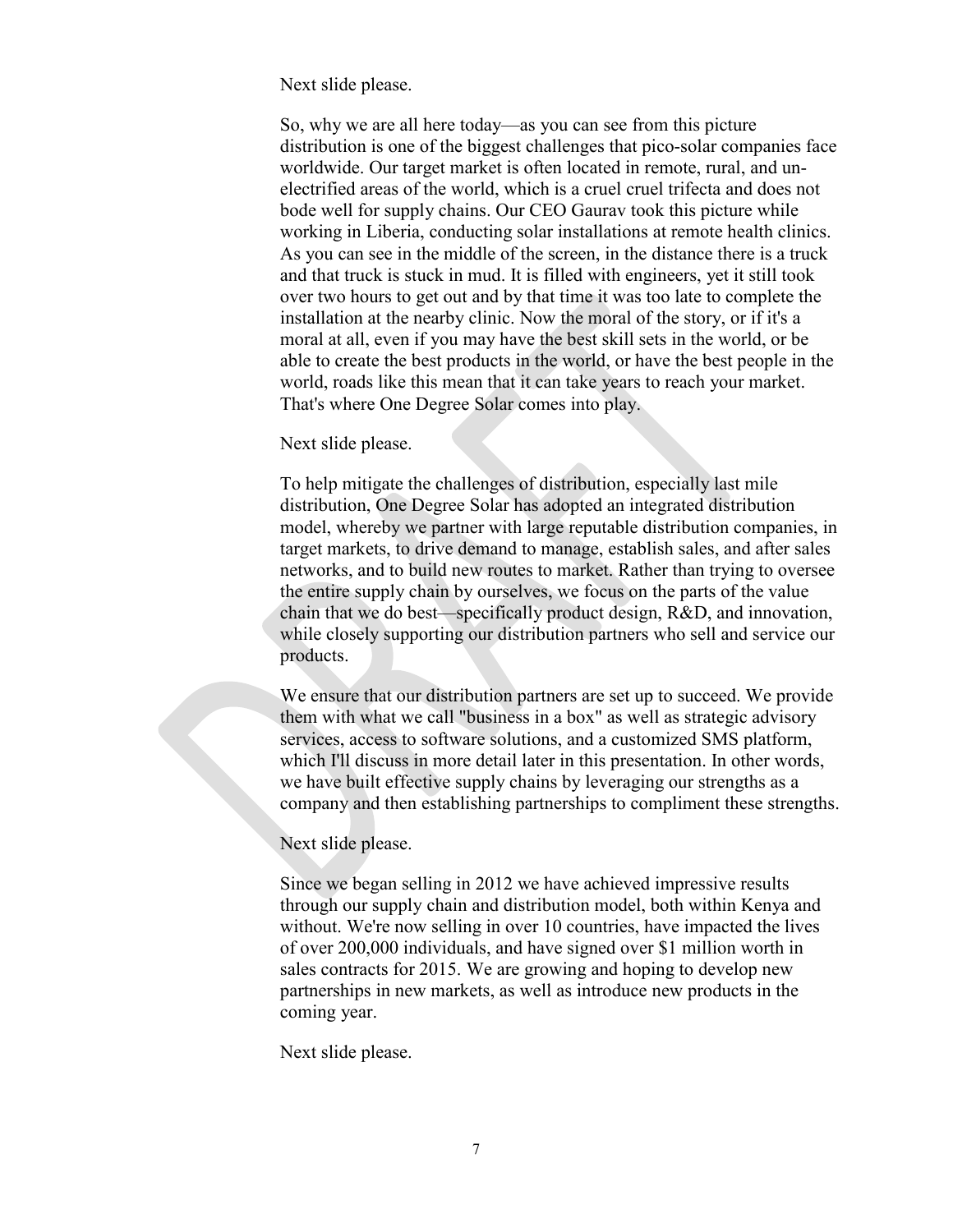This slide offers a great case for how our distribution model works in Kenya and how it allows us to reach different customer segments and channels, thereby increasing our scale and impact. Our Kenyan distribution partner, who has been in this market for decades now, works in multiple East African countries and has over 140 sales outlets in Kenya alone. Our distribution partner also has authorized service centers, with qualified engineers, in the biggest cities in Kenya as well as Tanzania and Uganda. Through our distribution partnerships, and in Kenya specifically, we are able to access these established sales and after sales networks. For us the trick is not to reinvent the wheel but to broaden and deepen it together with our distribution partners.

Next slide please.

In addition to our distribution partner's pre-established channels, we also recognize that many different customer segments exist. So we insure that we fully understand all of our current and perspective customers, their buying habits, behaviors, and beliefs, so that we can work with our integrated distribution partner to understand, identify, and optimize the various routes to market that exist. An example of this is our partnership with Coca Cola. Through the solar kiosk initiative we distribute BrightBox units to Coca Cola business owners. To appeal to the needs and demands of these small business owners we focus on the benefits solar could have in regards to operating expenses, operating hours, as well as sales. Then we prove that. The results were visible instantly, almost a night and day difference. These are the before and after pictures of one kiosk that only had kerosene lamps inside as you can see on the left and then on the right after they purchased a BrightBox.

Nielsen research, who led our feasibility study during this pilot program with Coca Cola, found that an overwhelming majority of kiosks were able to spend less money, while staying open longer. This happened each day since they no longer relied on kerosene.

With BrightBox, Nielsen found that 90% of Coca Cola kiosks extended their operating hours by approximately four hours each day—two in the morning, two in the evening. Nielsen also found that the kiosk owners also increased sales on average by 15% each week. That amounted to about \$20 on a weekly basis. They also reduced operating expenses by about 90%, again on a weekly basis.

So this partnership with Coca Cola is one example of how we are working with [inaudible 24:20] to continue to grow our channels and routes to market across our supply chain. Using the data that we gather and the impacts that we're creating to iterate on what we offer and ensure that we're constantly improving and streamlining our value chain.

Next slide.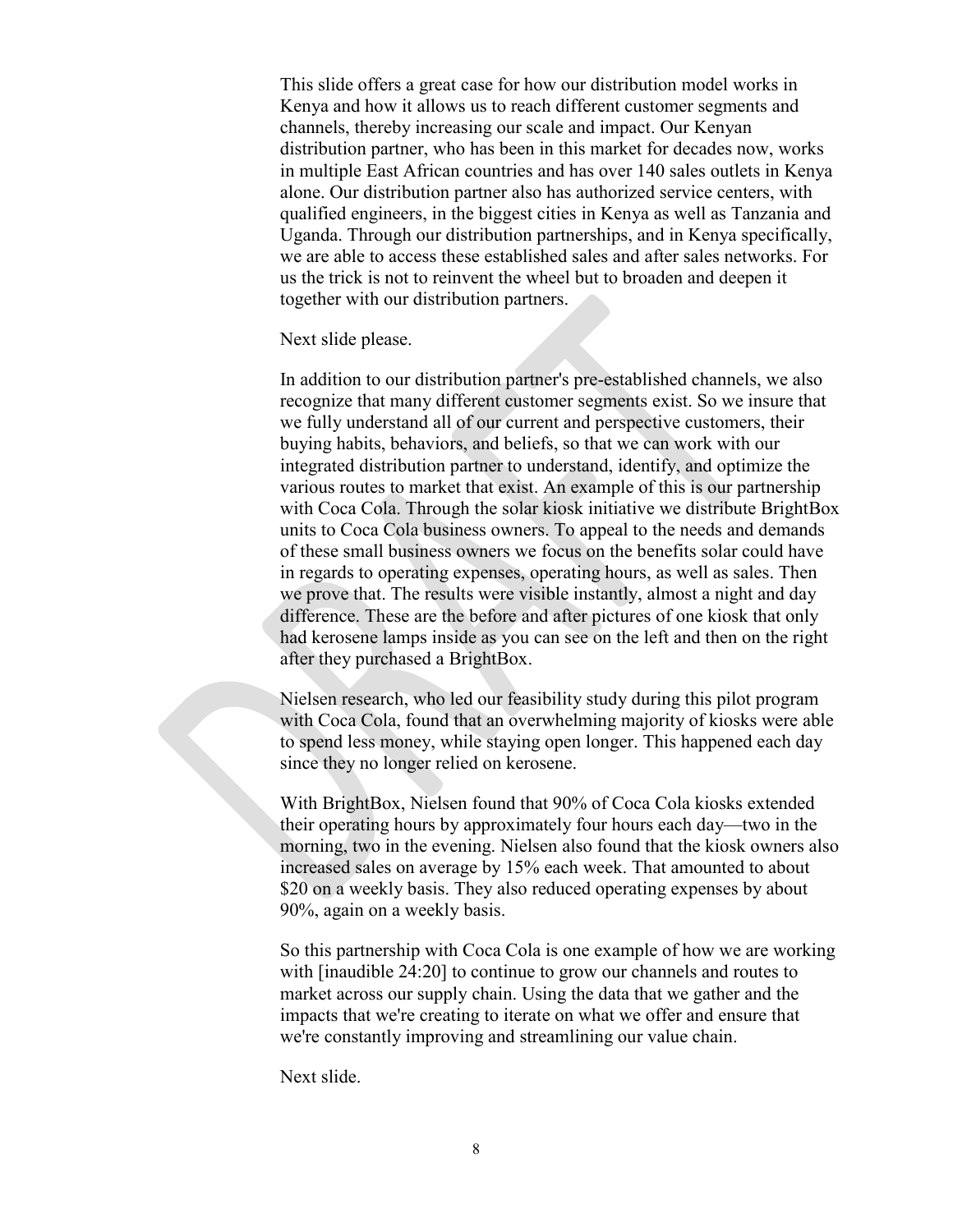I talked a bit about our model and how our partnerships with distribution partners allow us to facilitate energy access. It's also important to note that we use the power of technology to help build effective supply chains and provide customer support. This is just another mechanism that allows us to scale and grow and deepen our impact.

What this slide is showing is a platform, our SMS, so our text message platform that we actually co-developed and pioneered and in 2012. This platform is used on a daily basis, is overseen by our customer service team, and it allows us to interact directly with our existing customers our potential customers, and retailers all at no cost to them. It's entirely free.

We use this platform to also send out usage tips, provide customer support, run promotions—so marketing, collect business, and impact data via SMS surveys and much much more. It also allows us to build another sales channel, our customer database, which creates a support system. This support system encourages brand loyalty, without the high cost of salesmen or trucks, or materials that are currently being used to reach rural customers. It's interactive. It's real time. Most importantly, it's free to our customers.

#### Next slide please.

This very very wordy slide shows an example of how powerful this tool is for us and for our partners in the markets where we work. On a single day in December we actually messaged 500 existing BrightBox owners to wish them a happy holiday and also announce that our products were now available in major retailers. Within hours over 200 sent us back messages about how BrightBox has changed their lives. Some of what we received from these SMS messages are captured in the customer testimonials. All last names have been removed for confidentiality purposes. The platform is entirely in Swahili, so they were translated from Swahili into English.

We also frequently conduct impact studies using this platform, again, real time and real results. We conducted a survey back in December entirely by SMS and received over 400 responses in 6 hours. 99% of those whom we surveyed reported savings on kerosene and candles since purchasing BrightBox, on average \$117 saved. 88% reported that they had not bought kerosene or candles since purchasing BrightBox and 94% reported savings on phone charging since purchasing BrightBox, that's on average \$82.

This slide is just a snapshot of how we use our SMS platform to improve what we're doing and what we're offering so that we can streamline and improve the efficiency of our entire value chain. It's through this customer engagement and outreach that we're essentially able to accelerate energy access to those that need it most. We get the feedback we need to improve our [inaudible 29:05] and to scale the customers who demand our product.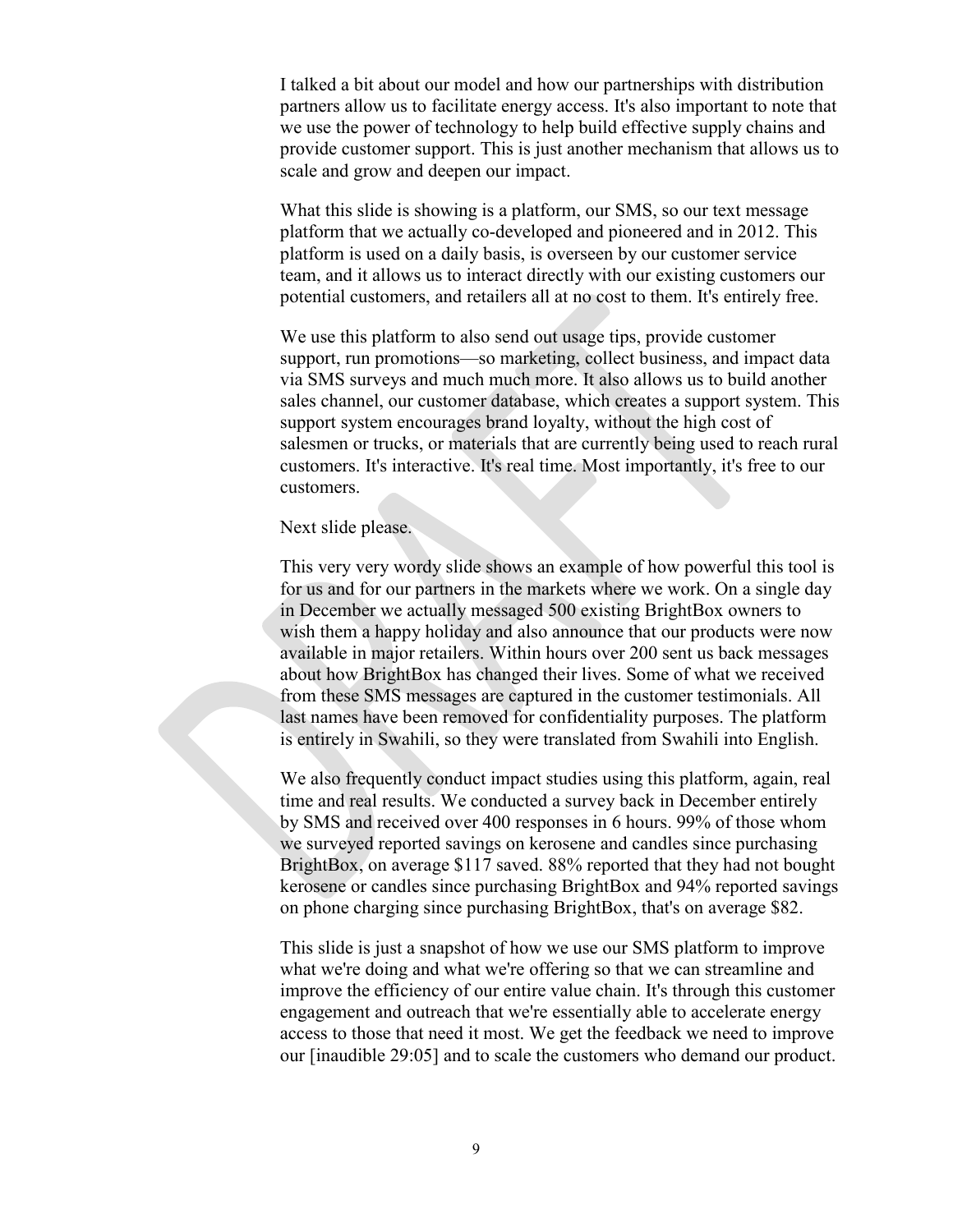Now, this slide really highlighted, or the presentation really highlighted, how we use our distribution partnerships as well as our SMS technology platform to build an effective supply chain, which allows us to bring clean and affordable power to the millions of individuals, households, and small businesses without energy access worldwide. Of course it's important to note that there is no silver bullet. We are learning and we will continue to learn but it is through these challenges and successes that we're growing as a company and creating positive impact. We look forward to seeing what the future holds and also learning from our peers. Events like this are invaluable so on behalf of everyone at One Degree Solar, thank you for having us and I look forward to answering questions at the end and will now pass the baton to Katherine.

Sean Esterly Yes, thank you very much Coryell. As you mentioned we will now turn things over to Katherine Lucey from Solar Sister.

K. Lucey Hi, thank you so much Sean and Richenda for having me today. It's a pleasure to be here and talk to you about a sunny topic, such as solar. I'm sitting in the midst of a blizzard so it's a great thing to talk about. I wanted especially to talk today about what's near and dear to our heart at Solar Sister, which is that when we talk about energy access it's a gender issue. It's a women's issue. When we are thinking about who are our customers at the household level for energy, it is predominantly women who are making the daily decision to buy the kerosene. They're the ones who once were walking to market, filling up an old Coca Cola bottle with kerosene, bringing it home, and pouring it into the lamp to run the house. They're the ones, for cookstoves, who are cooking over the inefficient cookstoves, spending hours—maybe with a baby strapped to their back, inhaling the fumes and the smoke, and having the health issues that relate to that terrible indoor air pollution. They're also the ones spending hours a day walking miles for wood for those stoves. Even though, when we talk about technology, when we talk about development, when we talk about energy access, we truly believe in energy access for all. What Solar Sister is, is here to make a case for, when we talk about energy access for all we have to be deliberate and intentional about including women in that definition of all both because they are primarily the ones who are affected by climate change, primarily affected by events such as natural events such as floods or fires or that affect their homesteads, and also, and really importantly, because they are the ones who hold the key to the changes that can affect at the household level what choices are made for energy and changing from inefficient, toxic, smoky, and expensive kerosene and fuels to more efficient, cleaner, and safer fuels.

If you can change the slide. Thank you.

Solar Sister is really last mile distribution at the grass-roots level. We are a network of women, entrepreneurs. We work in Nigeria, Tanzania, and Uganda currently. It is one to one direct sales, something that you may all be more familiar with in something like Avon, which is a cosmetics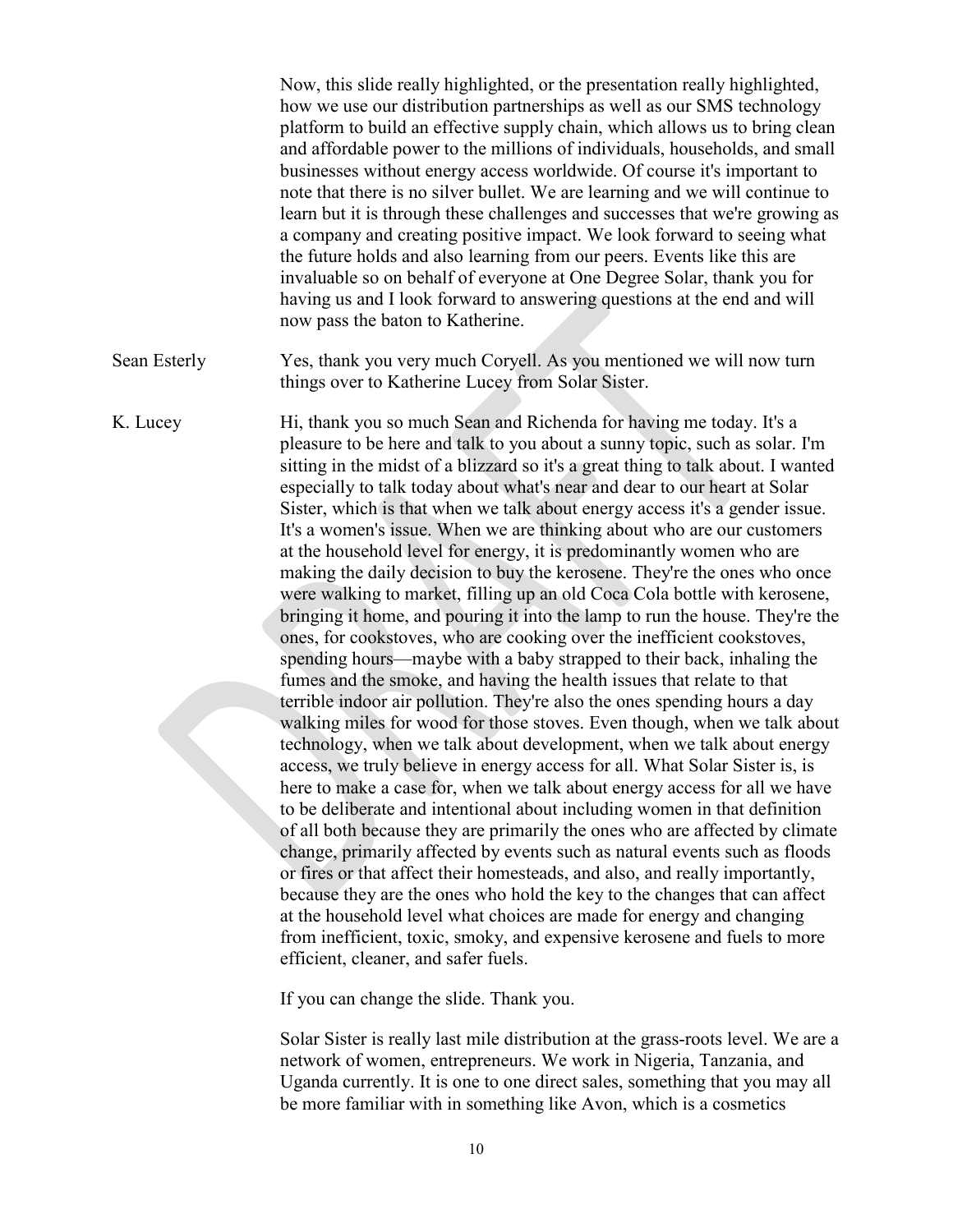company, or Amway, which is a company that sells cleaning products. The direct one to one sales has a real benefit, especially as we are talking about last mile distribution, it means we are bringing the products right to the doorstep of the people who most need it and, because we are using a network of women entrepreneurs, we're reaching across really a gender technology barrier at the household level where what we need to do is when women in the household are making that decision are comfortable with the technology that they're looking at as their alternative. If a woman is going to make a choice to not buy kerosene and instead invest in a small solar lamp or larger home system, she has to be really trusting the source that she's buying that new technology from. We have found by one woman selling to another we really able to build on the natural relationships that develop in communities and that those are very founded in trust, which gives the marketing of a new technology the foundation it needs to really succeed.

Looking at this chart Solar Sisters, it just kind of gives you an idea of what Solar Sisters does. Solar Sisters sells the lamps to the households. There is this kind of ripple effect of benefits, which is at the household level and at small microenterprises, increased income generation, they save money from not having to buy kerosene anymore, brighter light, improved education as children are able to study more hours per night, connectivity for their mobile phones, better health because of not having to breathe the fumes, reduced CO2 for the environment. So this ripple effect of benefits and it comes back for the entrepreneurs themselves, a second benefit—an important one but a second benefit, which is that they earn income on every sale. Solar Sister is in the communities that we are serving. We are truly the last mile, grass-roots, market based model.

Change the slide please.

We work with a whole variety of different manufacturers. We are committed to providing high quality solar products, everything from simple solar lamps through large homes systems, through even larger installations. We train our entrepreneurs in sales, in aftermarket service, and in installation so that they are full service providers. Indeed their name is Solar Sister and in most communities they are known as the go to person for solar.

Change the slide please.

It is very much a one to one sale. Women are using their natural networks to reach out in their communities. They reach out through their family, their friends, their neighbors, their church groups, their women's groups, the political community, and their children's' schools, in ever widening circles of reach, which gets these products into the hands of the people who need them.

Slide.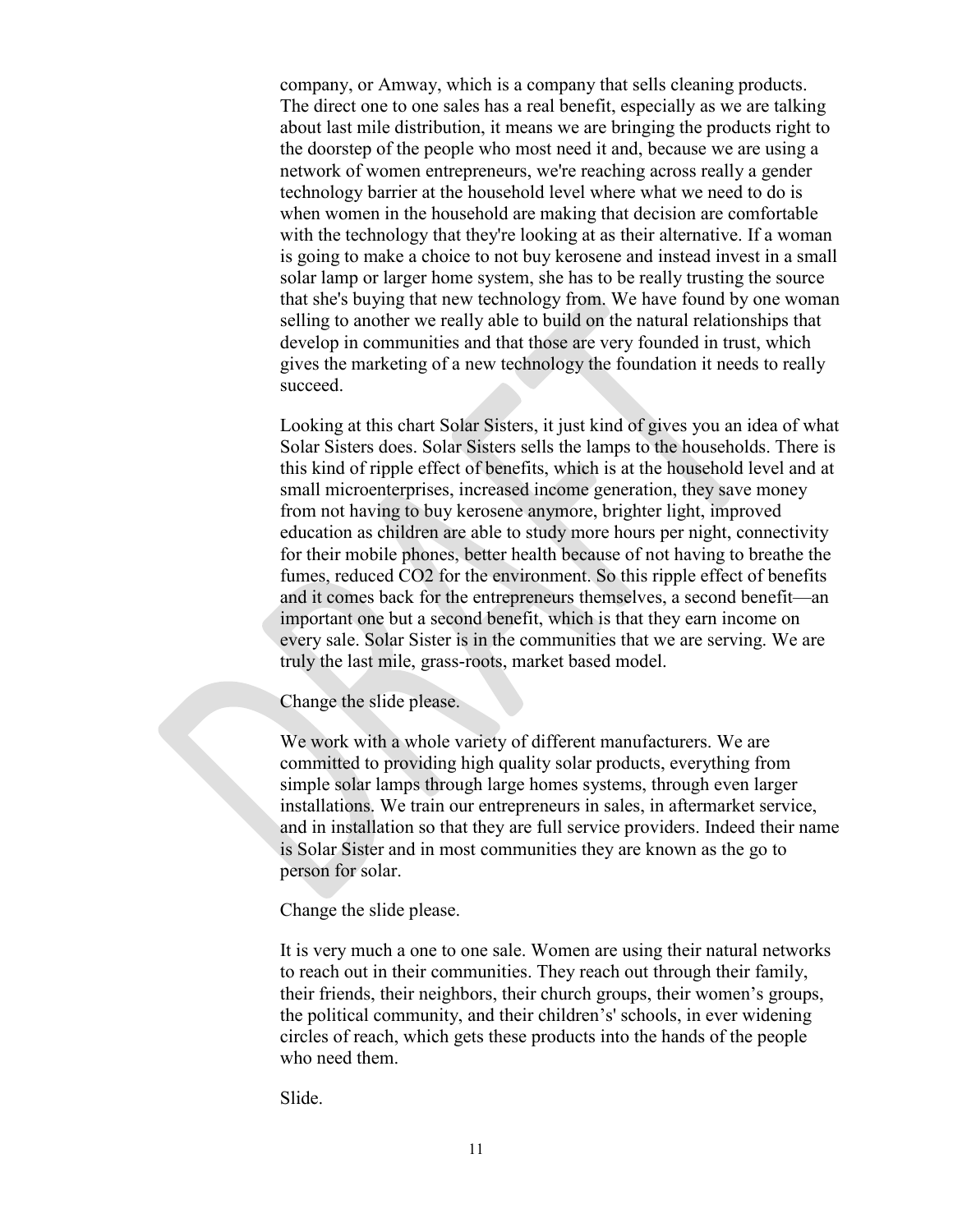There's a...the women work together, although they are independent entrepreneurs they come together in teams, which provide peer support. They meet monthly to trouble shoot, to share successes, to update inventories, to make payments, and importantly to get additional training. Solar Sister provides the women, who are the entrepreneurs, with initial training, which gives them information about solar, the technology, and specifically this solar that they will be selling, about business in general, business concepts, and specifically how this business works, and about marketing and sales and leadership and community awareness building. They then support each other in these monthly groups with a Solar Sister entrepreneur coming back and providing a coaching/mentoring role for them and providing ongoing training.

Entrepreneurship is tough. It's very hard to do retail sales at the last mile and giving these women the support over the long-term is something that really differentiates Solar Sister from programs that might do entrepreneurship training and then kind of send the entrepreneurs out into the world to fare. What we do is really build this network of entrepreneurs so that there is this long-term support.

# Slide. You can change the slide please.

Last mile is very much last mile. I loved the picture earlier of the muddy roads because we see tremendous challenges as we are delivering products out into the rural areas. Sometimes because of pictures like this it does make people think, oh my gosh, how can one entrepreneur walk so far or travel so far and deal with that. Their market must be very small and they'll tap out of their market. What I would like to point out is that even though many of these roads are quite rural in appearance, they are still quite densely populated so an entrepreneur's market is quite deep. Because there is such little penetration of electricity and even distributed electricity, like solar that we're working with, there is still a tremendous market opportunity out there for the entrepreneurs. Africa, I've read, is the one continent where by 2030 the penetration of electricity—the access to electricity, will actually be lower percentage than it is now because the increase in population is outstripping the increase in electricity access.

## Slide, slide please.

One of the most important aspects with solar or with any technology is that you provide service and sales, after-market sales service, for any warranties, for repair, so we train our entrepreneurs to be equipped to do that. They will be the first person that a customer will come if they have a problem with their solar and they are trained to provide the first line of customer service, which is really education. Often the problem is not with the solar but it might be that the customer did not appreciate some of the necessary—maybe they had to put the panel in the direct sun or they did not know that they had to plug it in. There's a million things that go wrong sometimes when they come back with the solar. We make sure it's not just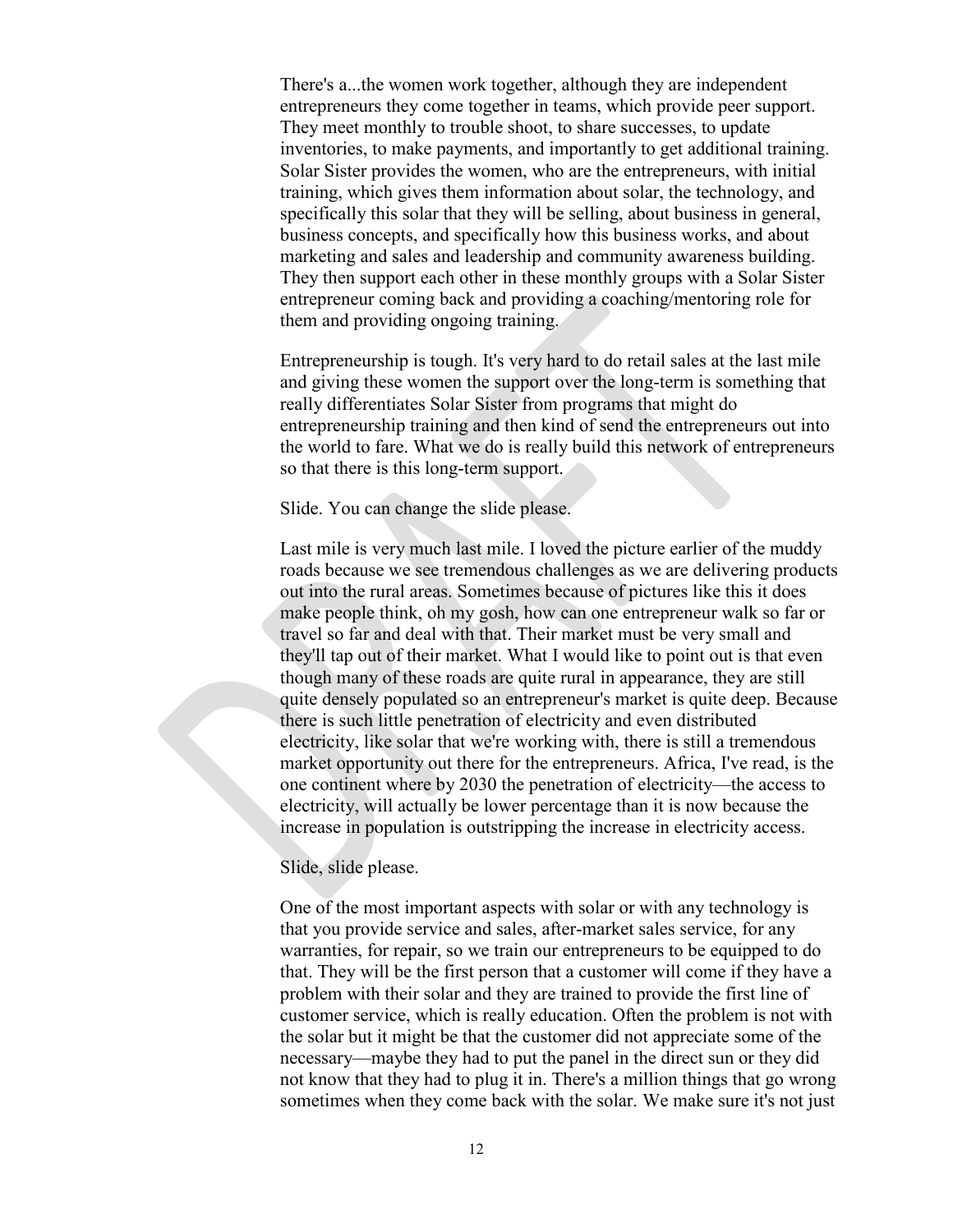an education issue. Once they have determined that it may be a technical issue with the product, we are able to provide in-the-field-service if that is appropriate. All our manufactures that we work with provide warranties. So if it's a warranty issue, then we're able to just swap out the product with the warranty and honor that warranty so that the customer leaves the same day with a working product.

It's been really important to provide customer education on the importance and reliability of warranties because it's not something that they have a lot of experience with or trust. Just as much as we building up that trust base on the products themselves by offering the highest quality products, also we are building up the trust base for those manufacturers' products by being right there and being face with the customer when it is a warranty issue or a technology issue that needs to be addressed.

#### Slide please.

Solar energy is so much of a women's issue and Solar Sister incorporates that both in our business model, which has the second benefit of providing the women entrepreneurs with economic empowerment. So the women earn income by selling the products. We seek women who have a desire and really want to be entrepreneurs and then give them that opportunity. It's not for everyone and so what we do is we provide an open hand. It's something that if they want to seek this opportunity we will make it available to them and provide the support. It then becomes a selfsupporting and really the women are incentivized through the income that they make to even build their businesses larger. So they get a return and a feedback loop. As they do better, they do better financially, which they then use to support their families. Probably 99% of the women that we have as entrepreneurs, when we ask them what have you done with your income that you've made as an entrepreneur, they almost always tell us that the first thing it goes to is their children's' education. We then hear that they've spent income on health care, whether it's an unexpected or chronic need, and improved income goes to better food or investment in their farming for their families. So we see this incredibly direct link from one's economic empowerment to improved conditions for their families, which has a ripple effect and a generational effect because their children get better educated, better fed, and health care.

#### Slide. Slide please.

As you can see, something as simple as solar has a world of impact. Energy access and by carrying it out through a woman's network we touch on all of these different areas of impact—entrepreneurship, women's empowerment, education, health, livelihoods, household prosperity, connectivity, clean cookstoves, environment, families, safety, and rural energy access. I would just like to end with coming back to the beginning, which is it's so important to be both deliberate and intentional in including women in this opportunity that is in front of us because of an incredibly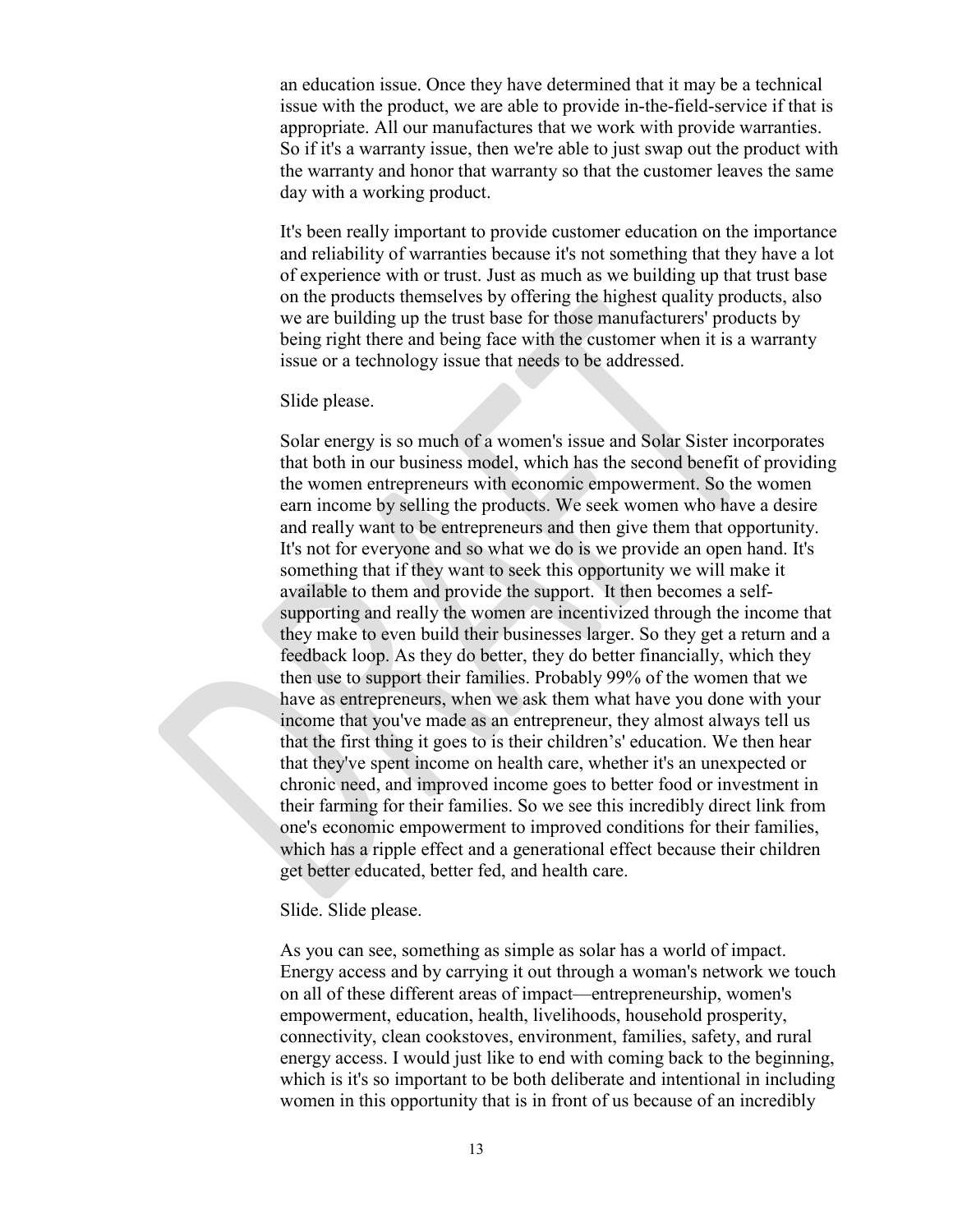growing and exciting marketplace for clean energy products. If women aren't included both the access won't be successful and we'll be leaving half the population out of an economic opportunity. So, thank you.

- Sean Esterly Thank you very much, Katherine, for that presentation. Now we will turn to our final speaker for this webinar. Kieran? Kieran, just a reminder to unmute your microphone.
- K. Reynolds Thank you. Always the first mistake. Good afternoon or good morning everyone, depending on where you are in the world. Thank you for the opportunity to talk. Today I am going to discuss a bit about Azuri and our business model, which is a little bit different from those of the few speakers we've heard so far, and also talk about some of the challenges and considerations, should I say, of the supply chain in the area we work in these off grid rural areas.

Just to move down. We work exclusively at the moment in Sub-Saharan Africa. We're open to other parts of the world but today there's plenty to do in Sub-Saharan Africa. So that's where our company's focus is at this point in time. At the very start we talked about some fairly startling numbers and I second those. We see extraordinary numbers of people who don't have access to electricity, have frankly terrible energy solutions, and are spending an awful lot of money, actually, this both in real terms and in medical terms for them.

We can position this as an enormous commercial opportunity. Yes, there are all the other benefits that we all know about and have discussed in some depth but actually there is an enormous commercial opportunity here, which we can seize at this point in time. I think the key point that we need to draw out is that although a lot of these populations are off-grid, they are not necessarily unconnected. The penetration of mobile networks has become fairly significant. This doesn't necessarily mean in the individual houses. There's certainly access to reliable or sufficiently reliable mobile phone coverage and also having the mobile phones in the customer's hands is a key enabler. I think we are seeing some of that today in the discussion around SMS messaging for customers. For us it's a critical part of our business plan. We see this enormous opportunity; at least \$30 billion spend per year, in Africa on the combination of fuel based lighting and mobile phone charging. These are clear and present opportunities for us to try and do it better, I think, would be the simplest way to say it.

What we do that's a bit different at Azuri is we work on a pay-as-you-go basis. It's not a retail product. It's a service based product. The entry level product we have is a simple solar home system. It provides two LED, lighting for two into LED making lights, a solar panel—so it recharges the battery box, and we also provide USB charging for mobile phones. This system will provide typically 8 hours of lighting and home phone charging capability. The key element is, I think, affordability because although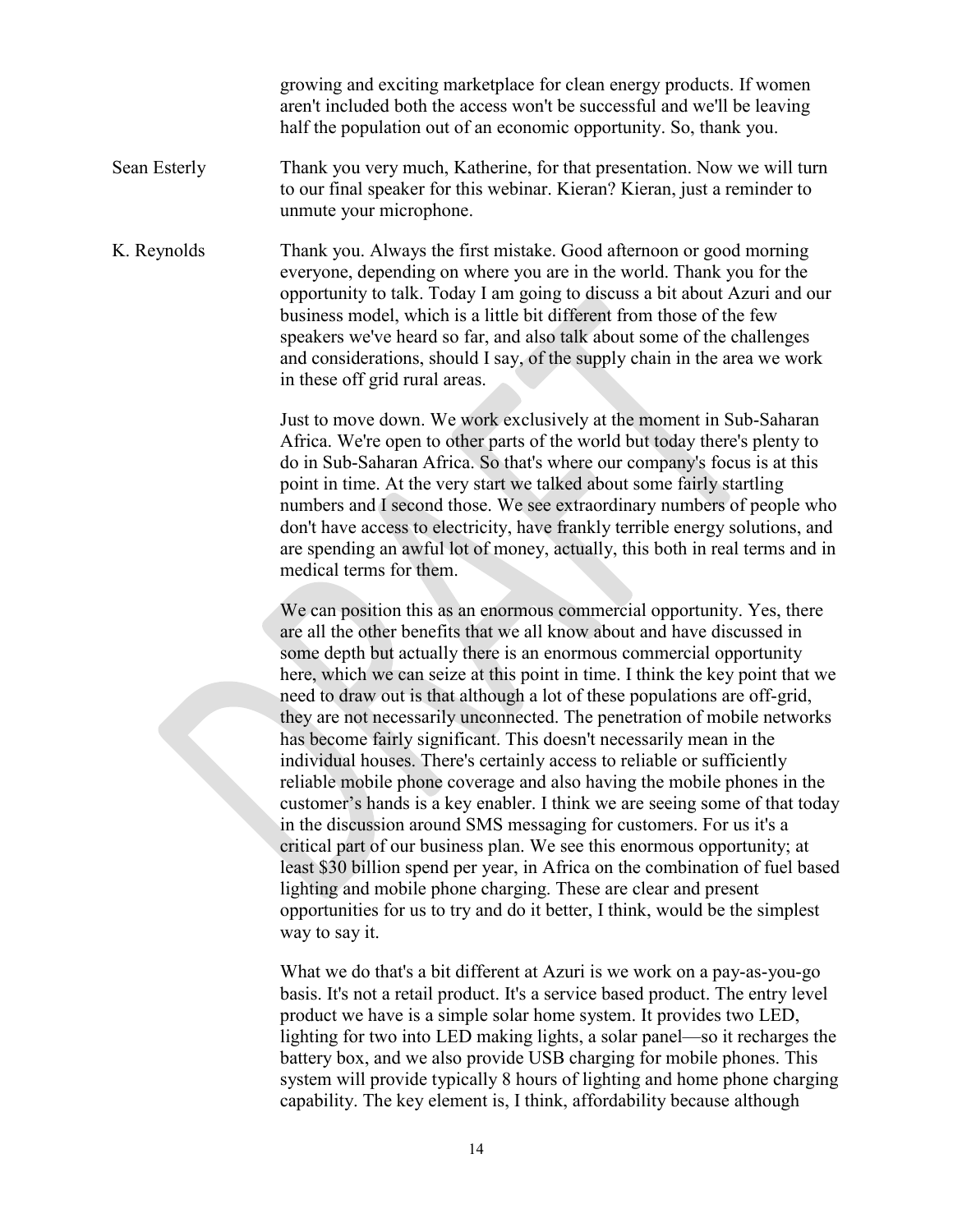these systems are available in the market, they're not necessarily affordable for everyone. The way that we break that problem down is by using this pay-as-you-go mechanism where customers pay a low upfront cost and they pay a weekly cost then, normally for about 18 months. It depends on the territory that we're working in. For that they get clean, reliable, off-grid power. So they get LED lighting. They get mobile phone charging at home, which is an enormous boon to a lot of our customers, and they also have the other benefits that the light is better, it lasts longer, it's not smoky, and so on. Perhaps the key element here is that we can provide this for less than our customers are currently paying for kerosene and phone charging in market stalls. That's a key point.

The first line in customer proposition is it costs you less and then all the other benefits follow. I think as we are focusing today on the supply chain, one of the practical things that you have to get right is distribution and management of these top ups. The top ups are enable to mobile phone connection, which is why the network connecting is so important, either through revelation of the top up card through an SMS mechanism or increasingly in some territories through direct mobile money transactions. Either way it is through a mobile phone.

Just to come back to some of the points I made earlier, we find very much that the last mile is a real challenge. This particular picture is a village in Rwanda where the road stopped and the village is spread out across both sides of the valley. Typically it's a 10 minute walk between houses and small holdings. You've got to be getting these things into people's houses and for that we use an agent network.

I'll talk about the agent network in some detail later on in the presentation. One of the things we were asked to talk about is a bit about how we've managed to reach...so we're currently in 10 that cross the scale of Sub-Saharan Africa. We've got active interest in at least that and more like 15 countries where actually the scale is serious interest at this point in time. The way we're able to do that is essentially we develop infrastructure with our PayGo system that's designed to allow you to replicate it quite rapidly. So, the set up for the distributor is relatively straight forward. They get product. They have a network connectivity solution, which allows the validation through SMS top ups or through mobile money. That takes a little longer sometimes. Then we provide them with a train-the-trainer model, again highlighting some of the points that have been made already. It's critically important that there is effective training down at the agent network right into the global communities that we're working. It is the first point of contact. You can fit as many customer care numbers as you want on your scratch cards or provide documentation. People go to their local agent because they trust their local agent and that's the first point of contact. So, we have a train-the-trainer model where we work with our distributors, we work with our distribution partners, we work with our agent networks so that we ensure that training is implemented at the local level. Then we our distributor, we work on a cloud based information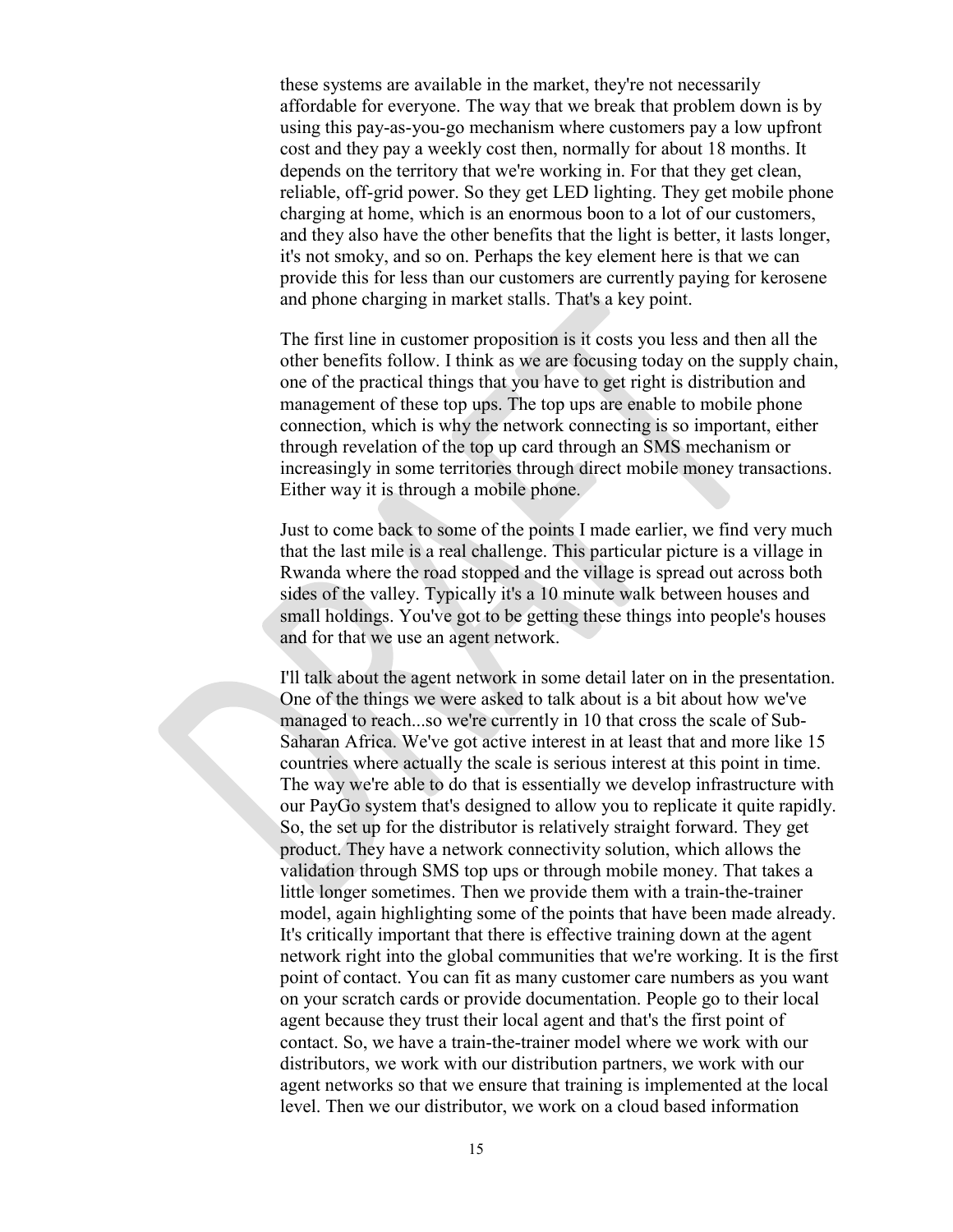system, which gives them access the material, both training materials and also information on their customer that is available 24-7. It allows them to understand what their business is doing, where their customers are on their top up cycles, and so on, and also we work very closely with our distributors to provide agent reporting down to the individual agent who understands where their customers are, what their customers are doing. That's critical for success.

Talking about the supply chain structure, when we go to a downstream distribution, we worked through local distribution partners. They typically have existing reach into target markets. That doesn't necessarily mean they are already selling similar products. In fact, they rarely are selling service based products, but they have a reach into the communities because it's important that there is trust in the communities. Again, that goes with some of the points made earlier. We work very closely with them. We can't charge them. It's not McDonalds. We can't say this is what your uniform looks like. This is what your big mac equivalent looks like. We've got to work and adapt our model to fit with their local environment and their existing network because we have to be able to work with what's there and adapt to what's there so that you don't bend everything out of shape. It's got to be functional.

Because we work on these long cash cycles, you know, it takes typically 18 months for a customer to run through the pay-as-you-go cycle. At the end of that cycle they can either upgrade their system and keep on pay-asyou-go and get a bigger system or they can unlock their system. Typically the systems will give them another five years of life. Because of these long cash cycles it's a long-term business relationship. So you've got to get it right. You've got to work very intensely with our distributors in the early days to make sure that we've got the business model right.

Then we have to, as I mentioned earlier, really work on the training and support aspects. We've got to provide the information to our customers. We've got to work with our customers, our distributors, and make sure actually that they grow at the right place, they don't overextend, and also make sure that as we're working across multiple territories, 10 different countries at this point in Sub-Saharan Africa, that we can share the lessons. Not everything works in every territory, but there are some general guiding principles that we pull out.

As I mentioned earlier, and I think Katherine brought the point around, the importance of engaging with women is actually something that we see a lot. Some territories and agent networks are women that work and they are very very effective for the reasons that were discussed earlier. It's critical that there is someone there. The last mile presence is very important. It's typically a local business or local entrepreneur and you help them grow their business. You really work on the basis that these communities are close knit and there is a trust network that you need to develop and you need to provide high quality and provide good support because it's your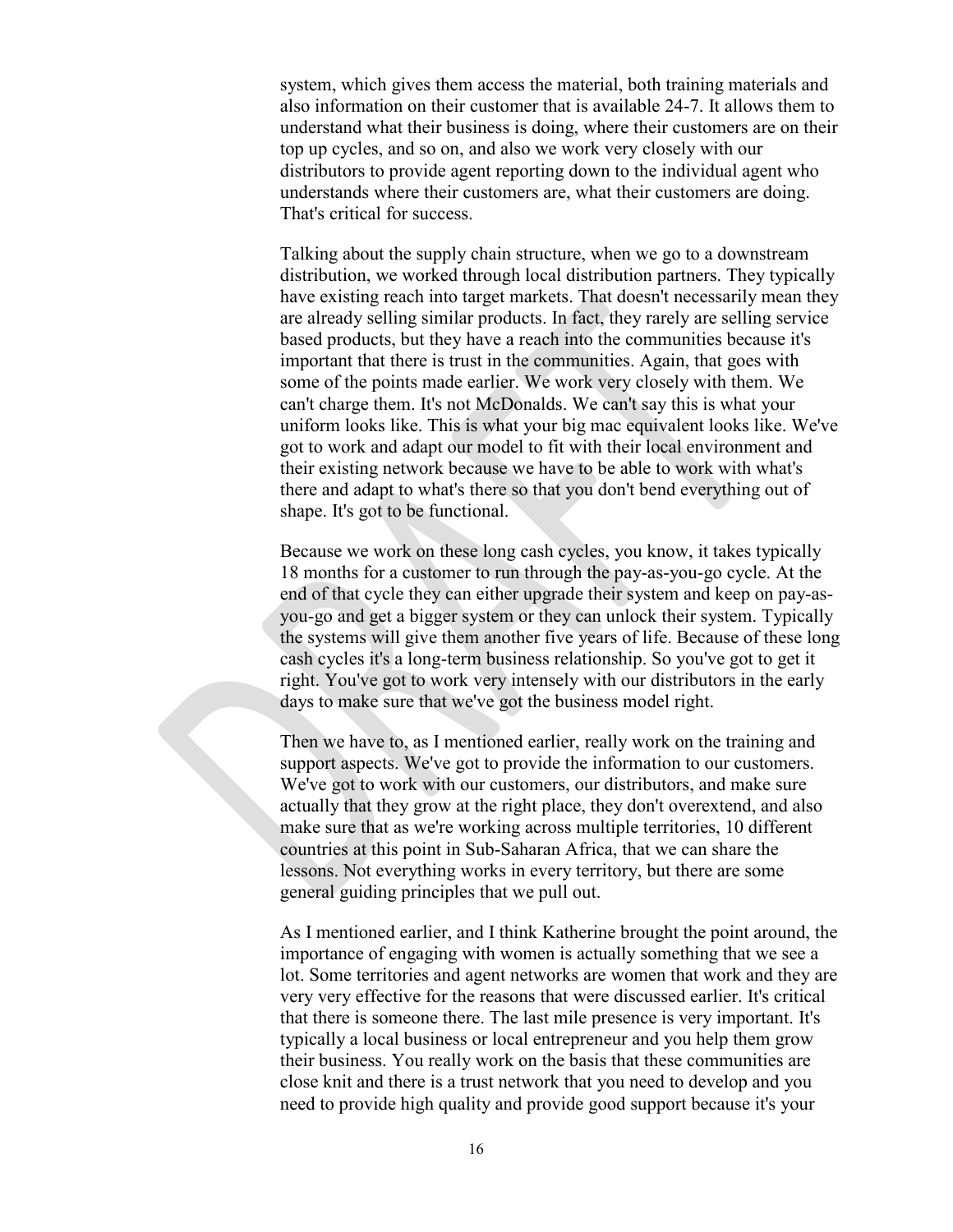product and your name on the product. It's very important that you get it right and you deliver a service to your customers.

For doing that, as I mentioned earlier, you have regular customer reporting. Increasingly the use of smart phones allows us to provide data down to our agents. Supporting that, we provide that in a digestible format—a format that agents can act on and they can track through where their customers are—who's toping up, who might be having some difficulties, be proactive about customer management. Secondly to that we have the service and help desk support available to the agents and also to the customers. We can track our user database so we can look at user behavior and understand and develop leaving indicators to make sure that we head off any problems early and that we don't allow them to grow.

When you think about supply chain, there again coming back to the topic, things that we have to consider as a business working in this environment—one is manufacturing lead times. They vary but typically in silicon production you can be looking at three months for a basic lead time. There are ways to get around that but they're not always easy and they're not always there. So you need to think about long cycles. That comes into working capital commitment, touching back to the point in the very start, but actually working capital and commitment of working capital can be a serious constraint to a growing business. It's something that you need to manage quite carefully.

Physically getting the goods into territories, particularly in [inaudible 56:17] can be quite challenging. One thing for anybody thinking about this is the harmonization codes that are meant to be the same and allow you to very easily import goods into multiple different territories. They're not really harmonized. They don't really work and we often find, particularly with the pay-as-you-go element and that business that actually there is no box that you can check and you normally need to talk and have an open dialogue with the customs agents so that you are clear about where the product is categorized. That has an important impact on duties and taxes, which can change the economic proposition quite a lot. There we would typically work with our distribution partners. They have local clearing, importation, access routes; typically our distributors absorb the participating products so they know. They have their own systems for doing that. It is very important to be on top of this because there isn't a box you can just check to get the systems in and so you'll be proactive about that.

Then there are some territories that have local rules. You know, for example, it's not in some territories...you can't insure the products with an offshore, and international, insurance agency. The insurance must be done through a local insurance and sometimes that's also shipping. There are shipping constraints you have to work through, either government sanctioned or a small mist of suppliers. That doesn't always fit in the game. Having a good relationship with a distribution partner is critical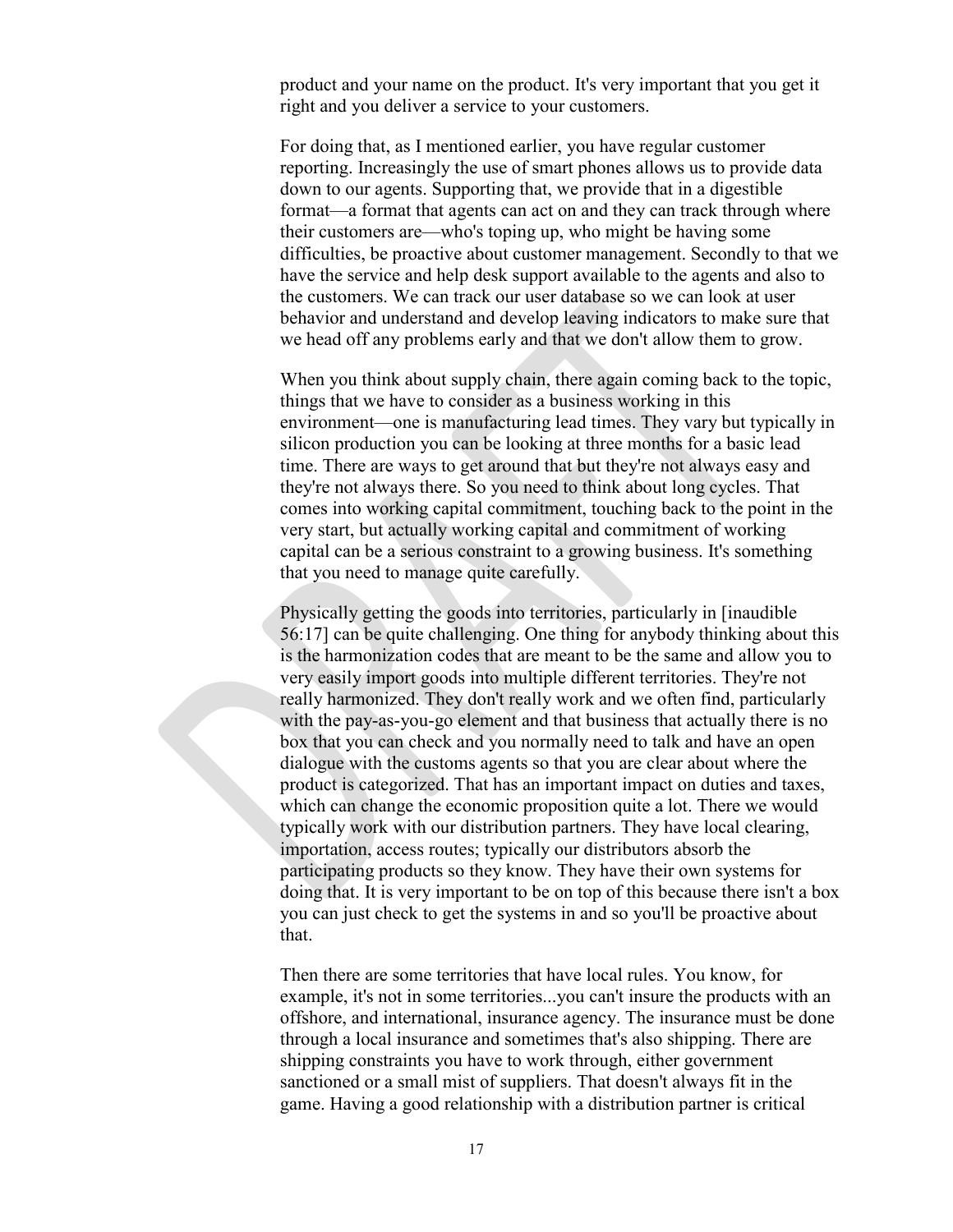there. Then, in some territories, foreign exchange can be quite difficult so methods of credit and other mechanisms to do that.

Looking at the downstream consideration, often our partners are from a retail background. Service based business has different requirements. It's about that ongoing provision, making sure your customers are happy and that is often a mindset change that we need to work with our customers, distributors, to develop. Critical at the agent level is the customer selection. You need to select customers who are going to last, of course, and also we need to build a business case for the agent. Here we've talked a bit already today about what the last mile challenges really look like but it's about a critical mass. It's not about having customers 20 kilometers away. It's about having most of your customers on your doorstep. It's possible but it's part of the training and the development of that network. As I mentioned earlier, tracking customers and demographics allows a wealth of data for us but also for our distributors to actually manage their business.

We touched on moving systems to the last mile. We all agree, it's challenging. It can be really quite difficult. We also have the challenge that we needed a constant touch point, particularly where we're using top up cards so it's about getting those processes in place and understanding we can move stuff. You might start the business off in the summer but then the rainy season comes and suddenly the roads are mud so we have to think ahead about those things and also secondly the point about wanting to have adequate support. It's not just possible to be done locally because it is very difficult to move stuff back and it is certainly difficult to move stuff back out of the country. Mobile money would tend to be the kind of obvious choice here. We can take the logistics for the card movements out. That's true. It does work. It's not always straight forward to implement and transition from one form to another. The customers need training. The agents need training and you still need the agents there. It's about developing that business case for the agents in the mobile money plan and actually the widespread and availability of that technology outside of East Africa is not so great. It's coming. It's the future but today, yes, Kenya is wonderful and there are other parts of East Africa too, but then there are territories where it is quite difficult to do this and the penetration is not there yet. So we see that as the future in some of our markets.

I think in conclusion the logistics are somewhat simplistic but really don't underestimate the challenges in simply getting goods moved. It requires a lot of work and a lot of expertise to do that.

In terms of our distribution partners, it's about a deep partnership. It's about developing the business together. We often embed Azuri staff alongside our distributor's project team and you need to develop that business case and every element of it. Also have the data so that you can act on the information that is important to you.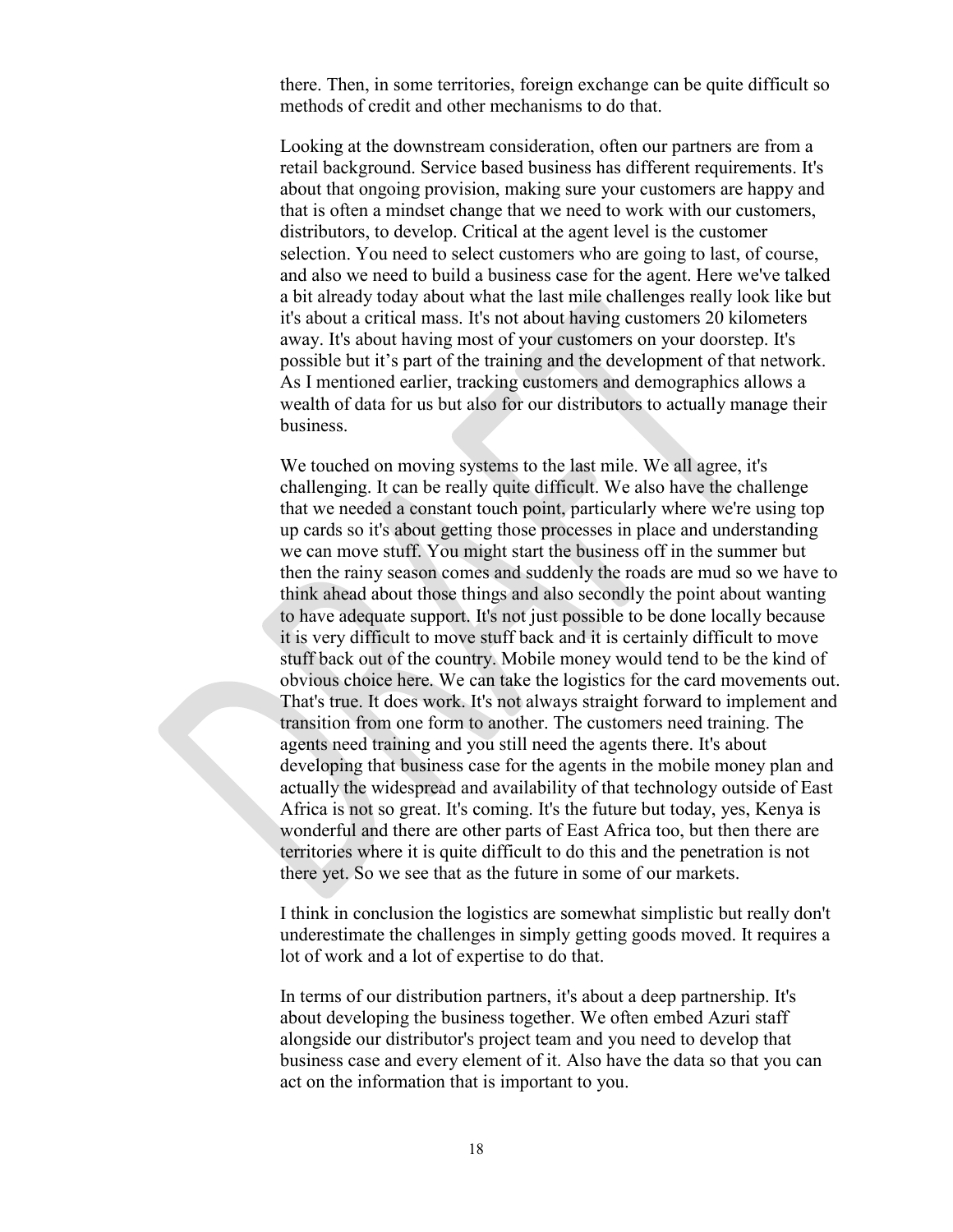|              | That applies to the agent network. We must train them effectively. We<br>must provide them with a business model that's going to be successful and<br>you must support them all the way through the journey.                                                                                                                                                                                                                                                                                                                                                                                                                                                        |
|--------------|---------------------------------------------------------------------------------------------------------------------------------------------------------------------------------------------------------------------------------------------------------------------------------------------------------------------------------------------------------------------------------------------------------------------------------------------------------------------------------------------------------------------------------------------------------------------------------------------------------------------------------------------------------------------|
|              | If you can do all of that and I think, coming back to the numbers at the<br>start, there is a fantastic opportunity here to genuinely change, to be<br>transformative with your products, and maybe change peoples' lives.<br>We've spoken already today so I won't go on about the benefits but the<br>benefits that have been highlighted before are there for all of our<br>customers. So I think it is a fantastic opportunity here to take this forward.<br>Thank you very much for your attention.                                                                                                                                                            |
| Sean Esterly | Thank you very much Kieran for the presentation and now we will move<br>on. We have received several questions from the attendees today for the<br>panelists. We'll go to our question/answer session. Just a quick reminder<br>for our audience. If you have any questions for the panelists you can<br>submit those by typing those into the question pane in the GoToWebinar<br>window. So, I will go back to the first questions we received so this one is<br>for One Degree and it asks—each channel such as governments,<br>supermarkets, etc. would have different margin requirements. How is the<br>margin structured, managed across different channels? |
| Sean Esterly | Coryell, that question was for you. You are still muted so just a reminder<br>to the panelists that if you are muted to come off to answer any questions.                                                                                                                                                                                                                                                                                                                                                                                                                                                                                                           |
| C. Stout     | Hi Sean, sorry about that.                                                                                                                                                                                                                                                                                                                                                                                                                                                                                                                                                                                                                                          |
| Sean Esterly | That's okay.                                                                                                                                                                                                                                                                                                                                                                                                                                                                                                                                                                                                                                                        |
| C. Stout     | So just to repeat the question—how do we manage the different margin<br>requirements of the different channels that we sell to?                                                                                                                                                                                                                                                                                                                                                                                                                                                                                                                                     |
| Sean Esterly | Yes.                                                                                                                                                                                                                                                                                                                                                                                                                                                                                                                                                                                                                                                                |
| C. Stout     | Did I get that right?                                                                                                                                                                                                                                                                                                                                                                                                                                                                                                                                                                                                                                               |
| Sean Esterly | Yes you did.                                                                                                                                                                                                                                                                                                                                                                                                                                                                                                                                                                                                                                                        |
| C. Stout     | So, we haveyou are correct. There certainly are different margin<br>requirements for the different channels. The way we structure the, the way<br>we tier our margins is based on order quantities and really nothing else or<br>nothing too sophisticated. So the margins that customers or those partners<br>will earn will correlate with the amount of units that they buy. The amount<br>of units that they buy, of course, relates to what they demand and what<br>they need. So it's actually tied very well by, again, tying the commission<br>and the margin to the order quantity.                                                                        |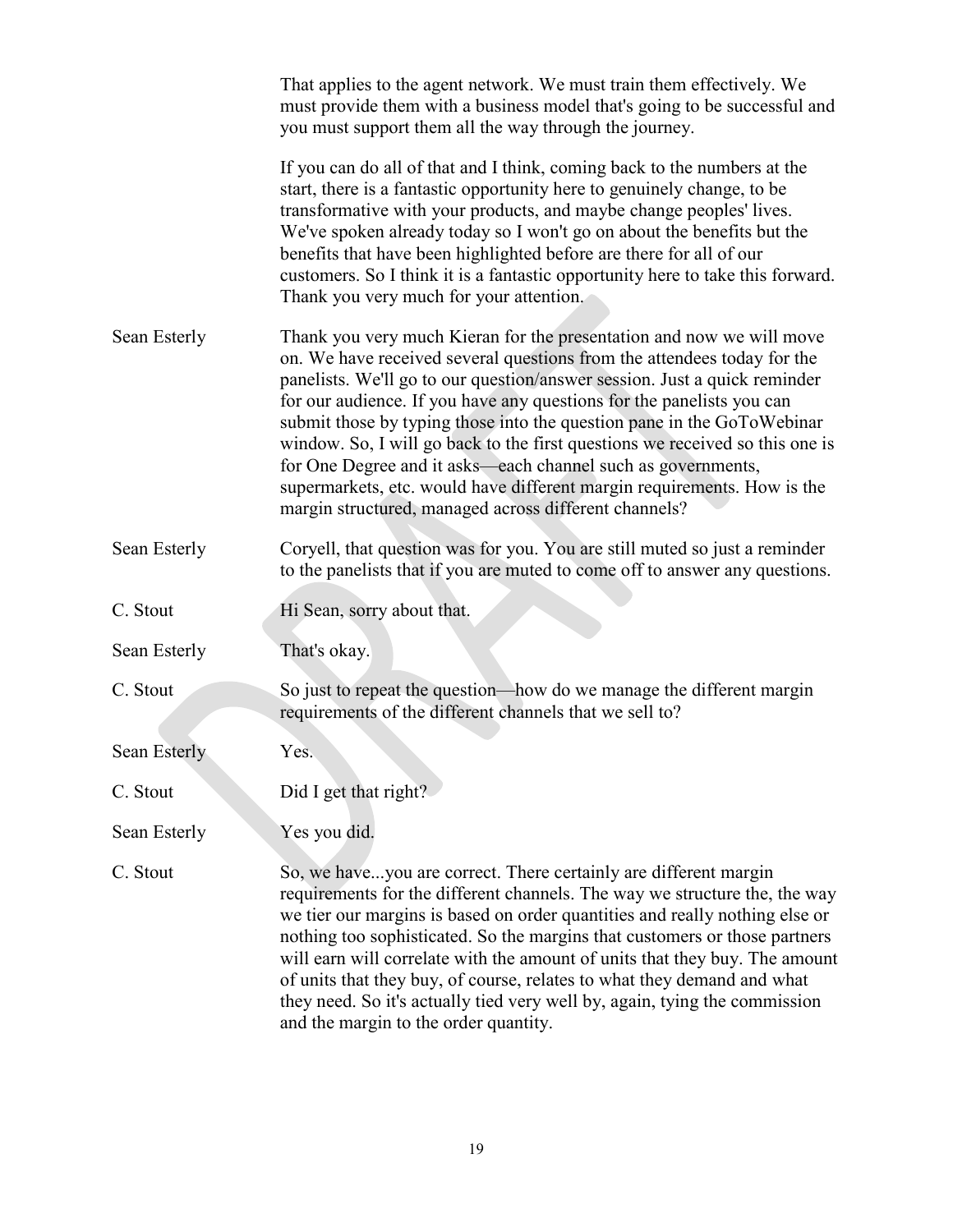| Sean Esterly | Great, thank you Coryell. We'll stick with you for the next question. It was<br>also for One Degree. They're asking—what kind of support do you look<br>for from the development organization to support strengthening of the<br>supply chain?                                                                                                                                                                                                                                                                                                                                                                                                                                                                                                                                                                                                                                                                                                                                                                                                                                                                                                                                                                                                                                                                                        |
|--------------|---------------------------------------------------------------------------------------------------------------------------------------------------------------------------------------------------------------------------------------------------------------------------------------------------------------------------------------------------------------------------------------------------------------------------------------------------------------------------------------------------------------------------------------------------------------------------------------------------------------------------------------------------------------------------------------------------------------------------------------------------------------------------------------------------------------------------------------------------------------------------------------------------------------------------------------------------------------------------------------------------------------------------------------------------------------------------------------------------------------------------------------------------------------------------------------------------------------------------------------------------------------------------------------------------------------------------------------|
| C. Stout     | Yes, the last part cut out so what type of support do we look for from<br>development organizations and then what is the last half please?                                                                                                                                                                                                                                                                                                                                                                                                                                                                                                                                                                                                                                                                                                                                                                                                                                                                                                                                                                                                                                                                                                                                                                                            |
| Sean Esterly | Yeah, the last half. What support do you look for from development<br>organizations to support strengthening of the supply chain?                                                                                                                                                                                                                                                                                                                                                                                                                                                                                                                                                                                                                                                                                                                                                                                                                                                                                                                                                                                                                                                                                                                                                                                                     |
| C. Stout     | Sean?                                                                                                                                                                                                                                                                                                                                                                                                                                                                                                                                                                                                                                                                                                                                                                                                                                                                                                                                                                                                                                                                                                                                                                                                                                                                                                                                 |
| Sean Esterly | Are you able to hear me Coryell?                                                                                                                                                                                                                                                                                                                                                                                                                                                                                                                                                                                                                                                                                                                                                                                                                                                                                                                                                                                                                                                                                                                                                                                                                                                                                                      |
| C. Stout     | It cut out one more time.                                                                                                                                                                                                                                                                                                                                                                                                                                                                                                                                                                                                                                                                                                                                                                                                                                                                                                                                                                                                                                                                                                                                                                                                                                                                                                             |
| Sean Esterly | What support do you look for from development organizations for<br>strengthening of the supply chains?                                                                                                                                                                                                                                                                                                                                                                                                                                                                                                                                                                                                                                                                                                                                                                                                                                                                                                                                                                                                                                                                                                                                                                                                                                |
| C. Stout     | Great question! I apologize. I'm in Nairobi and the internet is cutting in<br>and out but what we typically look for from development organization is<br>being more grass roots than our modern tree channels. It's similar to our<br>institutional channels, the big farms, and Saccos, primarily in the Rift<br>Valley—central and western. When we partner with development<br>organizations, and we do with many, we look to partner with them in a<br>way that's similar to our integrated distribution partners. So we provide the<br>development organizations, with whom we partner with, a similar business<br>in a box. All the marketing materials—flyers, posters, t-shirts, as well as<br>sales scripts, and after sales and customer service, FAQs, warranty terms,<br>and recommendations for how to handle inquiries that they may receive<br>before passing them on to us. It boils down to really working with our<br>developmental organizations, providing them with the support that they<br>need to execute, but then also partnering with them so that they can lead<br>more grass-roots initiatives, community-based awareness trainings, or<br>product demonstrations. Once people are able to handle our product we<br>see sales increase tremendously and of course impact goes hand in hand<br>with that. |
| Sean Esterly | Great, thank you Coryell. The next question, moving on, is for Solar<br>Sisters, so it's for Katherine. It asks if your organization, Solar Sister, has a<br>multilevel marketing program?                                                                                                                                                                                                                                                                                                                                                                                                                                                                                                                                                                                                                                                                                                                                                                                                                                                                                                                                                                                                                                                                                                                                            |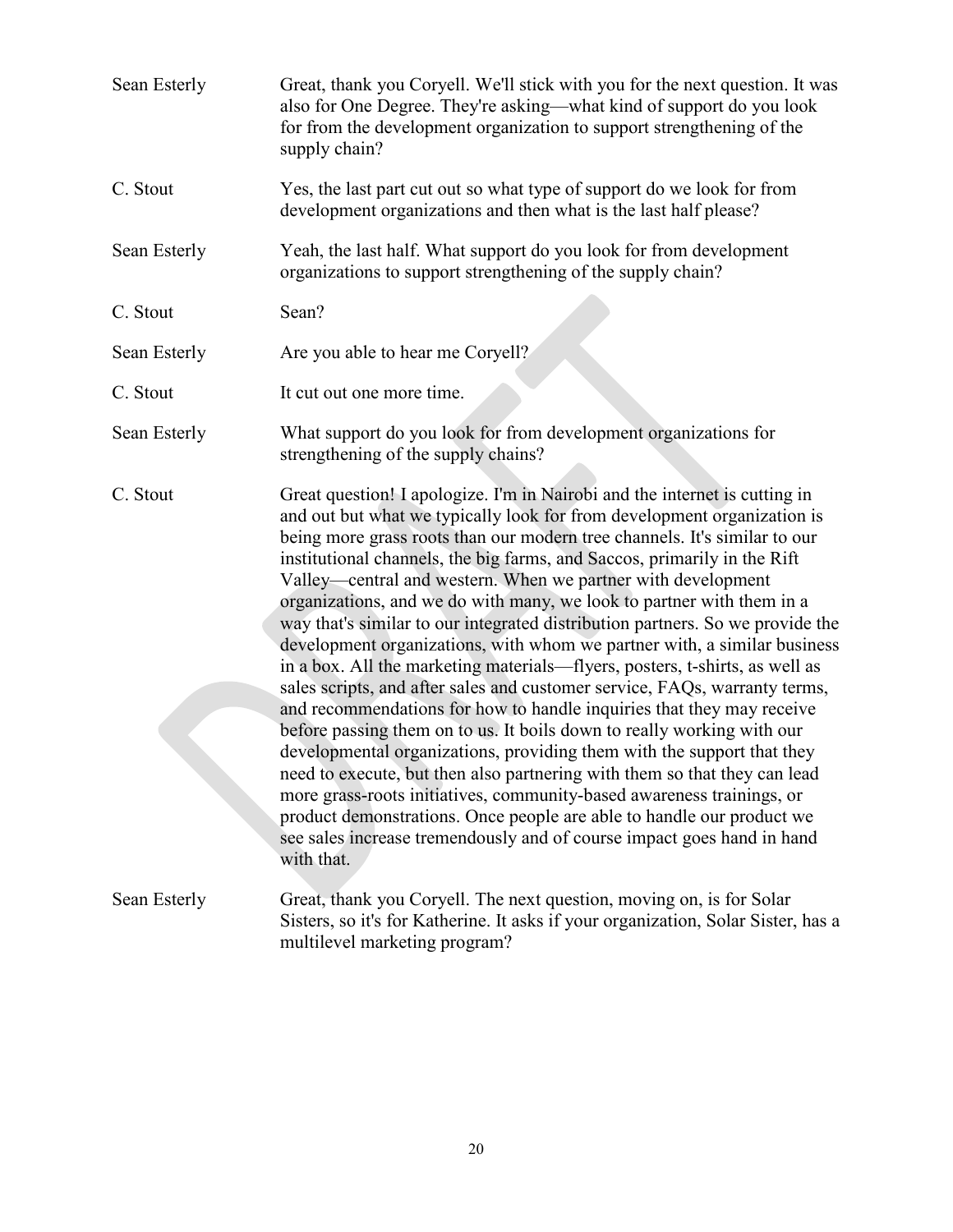# K. Lucey Hi, that's a great question. So Solar Sister is designed basically as a single level marketing, direct sales marketing, program. We have some—for people who may not know the difference between multi-level and single level, a multi-level is where the representative, consultant, or agent, whatever the title is, is compensated for the sales they make and they're even usually a greater compensation for bringing in new consultants, agents, representatives. There can be even another tier where if the third level, the second level agent brings in another agent, they get compensated as well. So there is a pyramid of compensation that often increases the number of agents that you have. The focus can sometimes be more on recruiting agents than on selling products because of the way the incentives are built. The reason we have not gone to that kind of multi-tier marketing is two-fold. One is in order to support that, one is a financial reason. In order to support that kind of multi-tier marketing you have multi-tier commissions built in or margins built into that. Most companies that use that kind of marketing are things like cosmetics companies, where the typical markup of product is an eight times markup. We're working in both a financial environment where we're working with margins that are much much smaller than 800%. Much smaller than that. So there frankly isn't room in the distribution channel for that kind of multi-tier. We do provide some incentives for our entrepreneurs who bring in new entrepreneurs but it tends to come in a softer incentive in things like rewards, trainings, support, product, rather than in cash and cash incentive, which is what you get in the multi-tiers. That's...the way our method works is we have the single tier of entrepreneurs who are selling the products. The second reason why we work in that way is the focus is on the distribution of products in a single tier rather than bringing in new entrepreneurs for the sake of bringing in new entrepreneurs.

Sean Esterly Great, thank you Katherine. I'd like to actually stick with you for the next question, which does touch on or ask about some of the things that you just touched on. Our attendees or one of our attendees wants to know if investment in training and building the supply chain is sustainable solely from your revenues or is it looking to become self-sustainable soon? Then, a second part to the question—what is the support that you get from the manufacturing companies to help build the market supply chain? I'm happy to repeat any of that.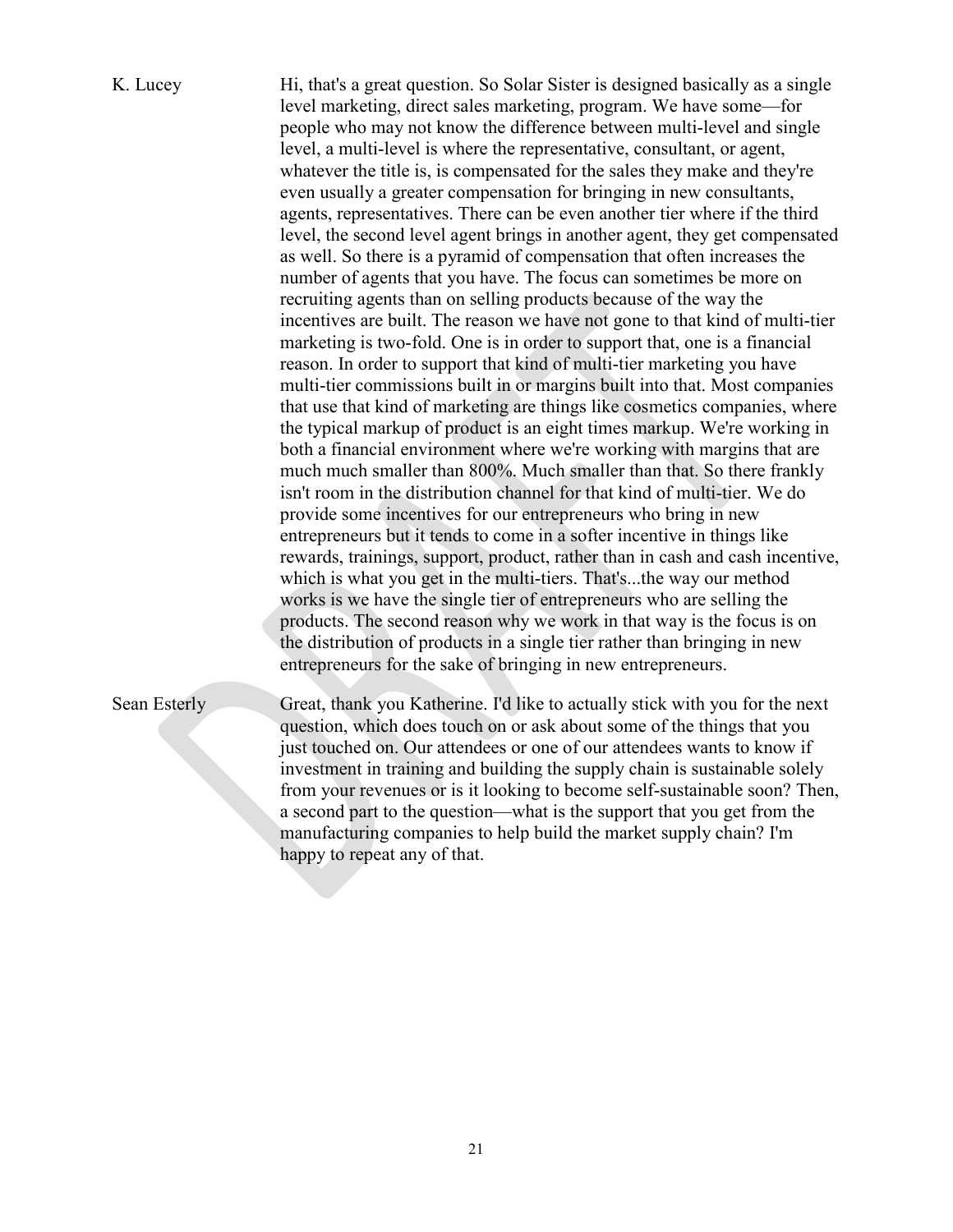| K. Lucey     | Currently, no I think I got it. The first part of the question is—does our<br>current operations income—earned income—cover off the training and<br>market building as well as the direct cost of the distribution? Currently it<br>does not. We are not at a scale yet. It will takethis is a large volume<br>long-tail business. Meaning that the investment that we put in up front,<br>which is substantial in training and market building, will be paid off over<br>the long run as we have numbers of entrepreneurs—more entrepreneurs,<br>selling more product is where we're headed. We do see a crossover point<br>in the future but actually it's a distance away. I wouldn't say we'll get there<br>this year, next year, and every time we open up into a new market we're<br>investing in that market again, and again set ourselves back as far as an<br>entire company, reaching our breakeven point. Investment in growth is<br>delays that crossover a breakeven where operations pay off for not only<br>the direct sales costs but also for the investment in market and training.<br>We do see it in the future so we're hopeful.<br>The second question was? I forget.                                                                                                                                                                     |
|--------------|------------------------------------------------------------------------------------------------------------------------------------------------------------------------------------------------------------------------------------------------------------------------------------------------------------------------------------------------------------------------------------------------------------------------------------------------------------------------------------------------------------------------------------------------------------------------------------------------------------------------------------------------------------------------------------------------------------------------------------------------------------------------------------------------------------------------------------------------------------------------------------------------------------------------------------------------------------------------------------------------------------------------------------------------------------------------------------------------------------------------------------------------------------------------------------------------------------------------------------------------------------------------------------------------------------------------------------------------------------------|
| Sean Esterly | Yeah, the second question was—for you to briefly describe what support,<br>if any, do you get from manufacturing companies to help build the market<br>supply chain.                                                                                                                                                                                                                                                                                                                                                                                                                                                                                                                                                                                                                                                                                                                                                                                                                                                                                                                                                                                                                                                                                                                                                                                             |
| K. Lucey     | Well, I do think we are all in this together and so all of the manufacturers<br>that we're working with, they are, I think their #1 priority would be to<br>have markets for their products and so we do see them investing in their<br>own branded marketing and building out awareness of their solar products<br>in general. We see that in more sort of a big picture way. We work with<br>the manufacturers as a customer. We're their customer and we're buying<br>from b then and then we are on selling to our entrepreneurs who are our<br>customers who then sell to their customers. So we are just a part of the<br>supply chain. We have great relationships with our manufacturers but<br>typically they don't get very much involved in the distribution at the last<br>mile because it is a big investment. It isthey are focusing more on their<br>strengths, which I think is the design. As One Degree Solar talked about,<br>the design, the innovation, the research, the R&D, improving the products,<br>and making them cheaper, and better, which improves the marketing for<br>all of us. Because we have a very specific and I think developed training<br>programs and are in the field doing our marketing, most of our marketing<br>is person-to-person marketing, we don't get a lot of support from the<br>manufacturers on that. |
| Sean Esterly | Thank you Katherine and now a question just for Kieran from Azuri. One<br>of our attendees asks—of the exampled products currently being handled<br>by existing distributors, which are the most successful ones in terms of<br>longevity of the relationship?                                                                                                                                                                                                                                                                                                                                                                                                                                                                                                                                                                                                                                                                                                                                                                                                                                                                                                                                                                                                                                                                                                   |
| K. Reynolds  | Okay, so, in terms of the Azuri's products?                                                                                                                                                                                                                                                                                                                                                                                                                                                                                                                                                                                                                                                                                                                                                                                                                                                                                                                                                                                                                                                                                                                                                                                                                                                                                                                      |
| Sean Esterly | Yes.                                                                                                                                                                                                                                                                                                                                                                                                                                                                                                                                                                                                                                                                                                                                                                                                                                                                                                                                                                                                                                                                                                                                                                                                                                                                                                                                                             |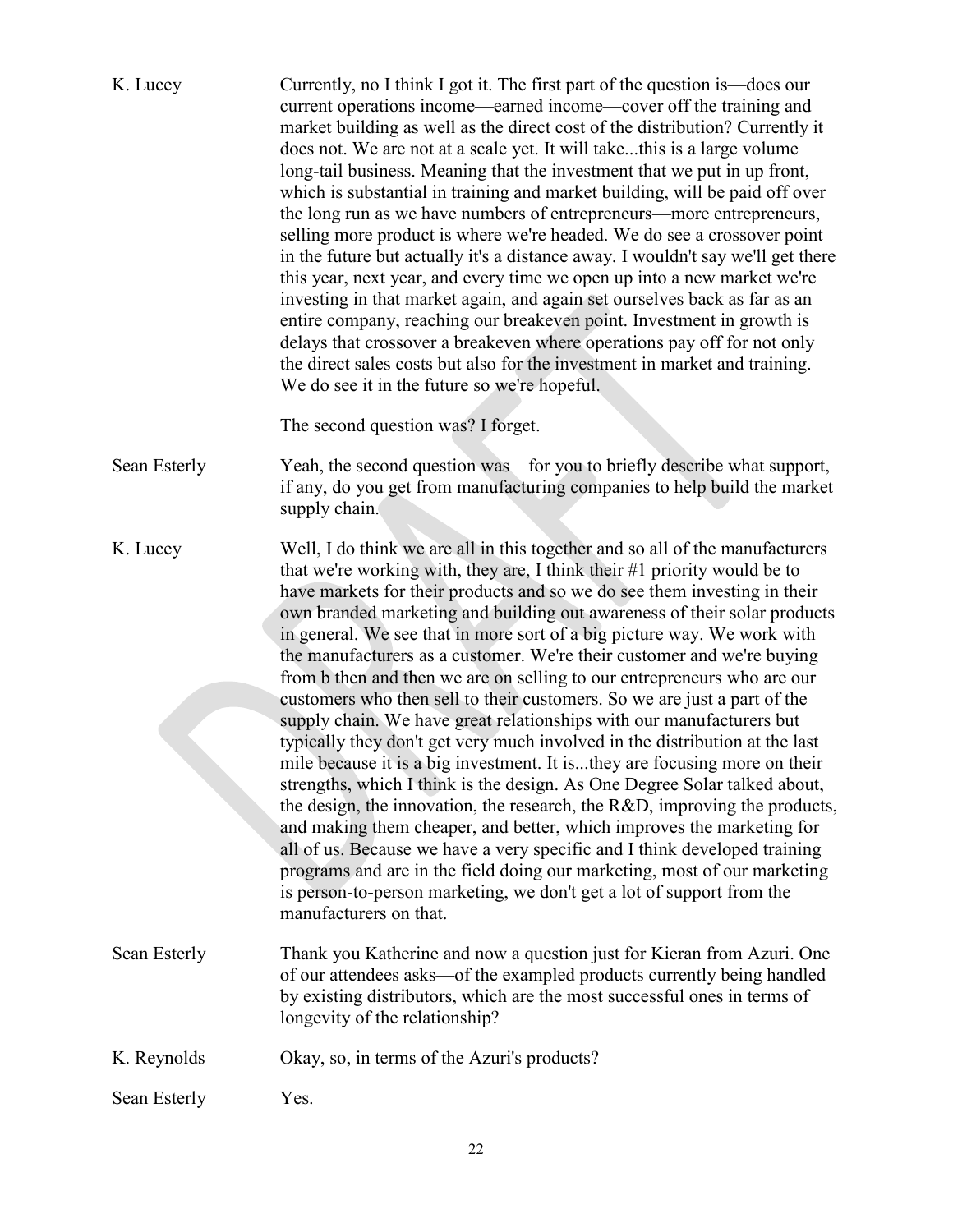- K. Reynolds So, the most successful is our entry level product because it has been on the market for the longest. That is by far and away the most successful product that we've had. That's not really a fair comparison because the upgrade and the larger products have not been around for as long as the entry level product. So for us, the entry level is the two light system and with the mobile phone charger and small solar system. That's been the one that's dominated so far. We think that in time that will change and in certain markets we're seeing that already. There is a push towards larger systems and we're tending to find that at the moment they're two tiers or essentially three tiers of customers that are buying at different levels, but we see relentless pressure to larger systems. Actually, that's a good thing because we also see that retail prices for the smaller systems are falling, which is great because that opens affordability to more people, but the unique certain point with Azuri is that we allow people to access what they can't ordinarily access. People that could potentially buy a pico-solar desktop lamp but are able with our pay-as-you-go to have a full solar home system, as the price of these entry level home systems drops, then our customers may be looking to have a four light system with radio for example rather than just a two light system. So we see dynamics in the market, which will do that, will drive that entry level system up, which I think is a positive thing. Sean Esterly Great, thank you Kieran. I'm going to move on now to questions that are
	- generally for all of the presenters. So, please feel free to come off mute and address the question as soon as I'm done asking it. This question states that someone working in Haiti has a similar operation and finds that their resellers sell well for about the first year or so but then for most of them their sales fall off after that once they have saturated their immediate networks. They mostly sell from home, rather than going on the road with the product. Has anyone experienced similar things in the country they operate and how would you address that?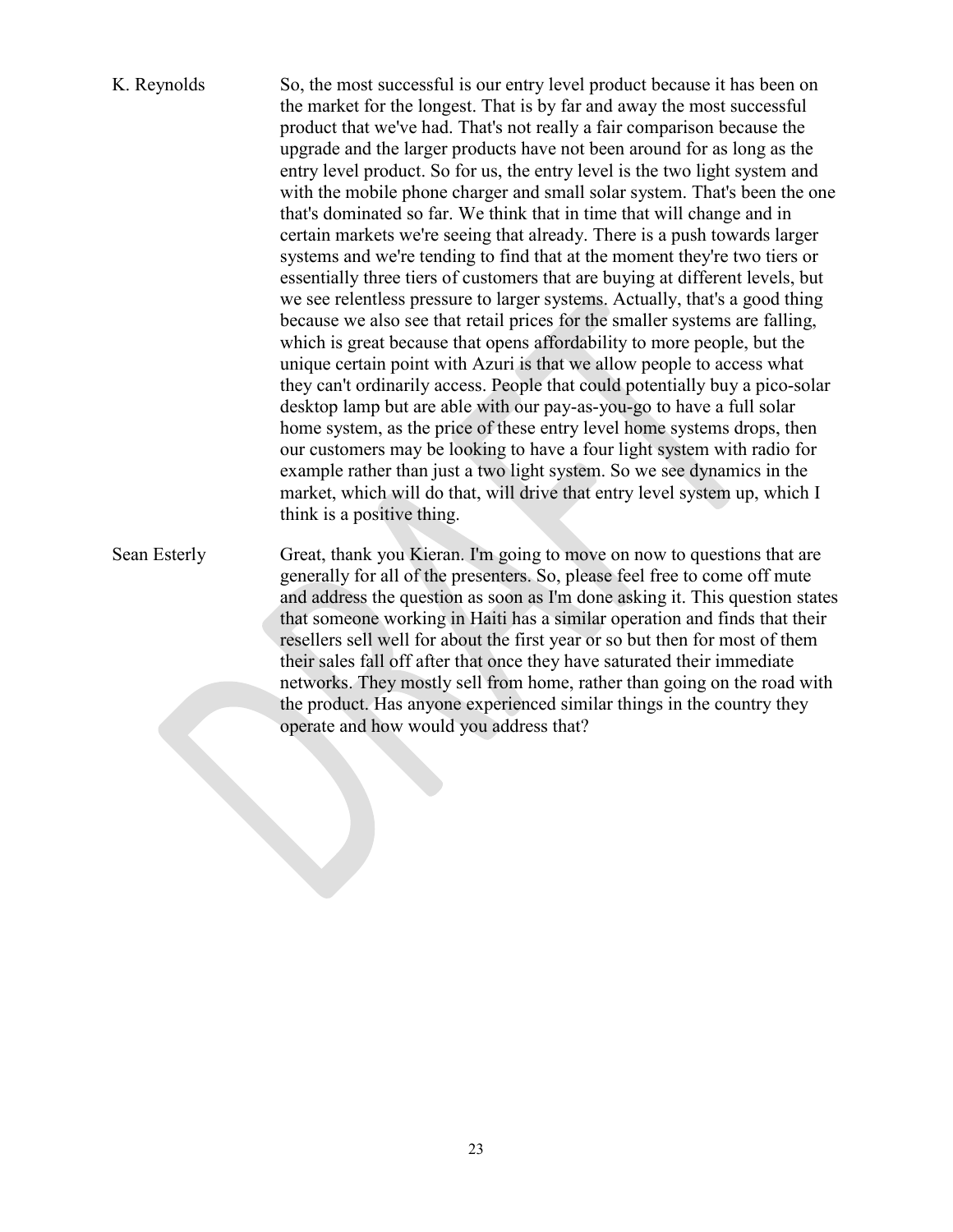K. Lucey Hi, this is Katherine. So that's a question. That's something that we look at at Solar Sister a lot. We look at all the entrepreneurs that we have recruited and trained and supported. Then you look at who is currently active. There is definitely an attrition rate. There's also a seasonal activity and there's also a big discrepancy in the level of activity. You're going to have just a few entrepreneurs. You know, there's always the traditional 80/20 rule right? 20% generates 80% of your income. We definitely see that. It might even be more extreme where you have a smaller number of entrepreneurs who really take off and are the superstar entrepreneurs who generate a big bulk of our sales. The next tier of entrepreneurs are entrepreneurs who come on board. They're active for maybe 3 months, 6 months, a year. They do run through their sort of easy market, which is their families, their friends, their neighbors, maybe their church group and then they hit a wall because now it's selling as a profession, which is a little bit different than selling as a hobby, you know, selling to your cousin or your sister. All of those sales are valuable sales. Those sales are reaching people who would otherwise not be reached by current distribution and so we look at all of those kinds of sales as an incredibly valuable way of getting into the market. What it means is two things. One is we provide support to those entrepreneurs when they hit that wall and if they are interested, if it's something that they really want to do, we try to support them to step up to the next level of entrepreneurship, which is where they're selling to people that they don't know. They're selling to people that they don't know and they're in the next town. You know, they're really trying to come up with creative marketing ways to expand their market. There are people that that's not their interest. That's not what they want to do. It's not even an issue that they've saturated their market, as in their community, but they've saturated their market as in who's easy for them to reach. They're not interested in going to that next level. What we do about that is recognize that's a thing and that means we need to find more entrepreneurs, more to come through and build our model, knowing that attrition rate is going to be high. I was talking to someone who runs a multi-level marketing organization and she said that the rule of thumb for the traditional multi-level marketing organization is 100% turnover every year. That's astounding to think that you have to go out and re-recruit your sales force every single year. We don't see that and, again, I think that comes back to we're not really a multi-level marketer. We're building up a network and we have a different dynamic going on but it does put it into perspective. You're not going to get entrepreneurs that will be with you for years and years. There may be a few but a lot of them will go through this. They'll learn a lot. They may find a new opportunity, entrepreneurship opportunity that helps them grow in a new direction. In the mean time they have reached a lot of customers.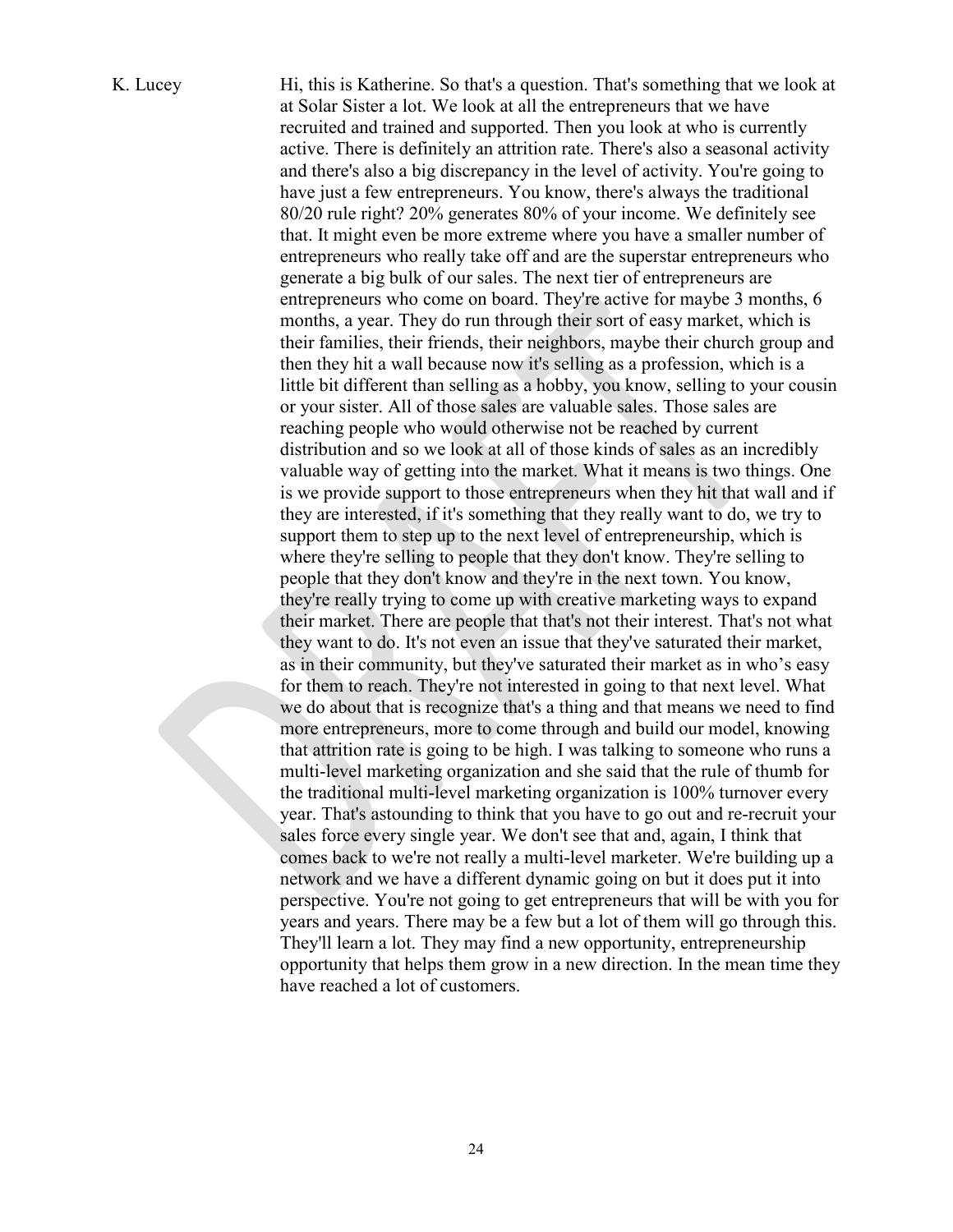| K. Reynolds    | From Azuri's perspective, some of those things are also true for our<br>network. We have a range of different types of agents. Some of this is a<br>sell alongside existing business, in which case they already have that<br>existing business that supports some of their turnover and were an<br>additional sale. We have dedicated agents who only sell Azuri products. I<br>think because we have the service component as well, there's an ongoing<br>sales and ongoing revenue stream. In fact, we try to incentivize our agents,<br>agent networks, not to be about the install but to actually be about the long<br>customer. That's an important point. Then, at the end of the PayGo cycle<br>for our customers a proportion of them upgrade and take the larger<br>products so you have an up-sale and a long going relationship. For us I<br>think the situation is slightly different but we do see some super agents.<br>We see some superstars that do this and some underperform. Some lose<br>interest and don't want to do it anymore. Then you have to look for us. The<br>challenge is looking after those customers to make sure we have effective<br>networks to allow us to move the customer to under the support of another<br>agent, but yep there is some saturation but I think it's mitigated somewhat<br>in our case by the business model.                                                                                                                                                                                                                                                            |
|----------------|---------------------------------------------------------------------------------------------------------------------------------------------------------------------------------------------------------------------------------------------------------------------------------------------------------------------------------------------------------------------------------------------------------------------------------------------------------------------------------------------------------------------------------------------------------------------------------------------------------------------------------------------------------------------------------------------------------------------------------------------------------------------------------------------------------------------------------------------------------------------------------------------------------------------------------------------------------------------------------------------------------------------------------------------------------------------------------------------------------------------------------------------------------------------------------------------------------------------------------------------------------------------------------------------------------------------------------------------------------------------------------------------------------------------------------------------------------------------------------------------------------------------------------------------------------------------------------------------------------------------------------------|
| Sean Esterly   | Great, thank you both very much. I'm going to cut that one off there and<br>move on to the next one in light of the amount of time remaining. The next<br>question asks—given supply chains of some of the larger more populated<br>countries, such as India for example, is it suggested that retail channel<br>sales be pursued or even community level micro-grids? How do you tap<br>into that traditional retail?                                                                                                                                                                                                                                                                                                                                                                                                                                                                                                                                                                                                                                                                                                                                                                                                                                                                                                                                                                                                                                                                                                                                                                                                                |
| R. Van Leeuwen | This is Richenda. I'd like to speak to that one because I think it's not a<br>question of necessarily an either or approach. We're seeing that in many<br>markets in fact that you'll have both companies that are undertaking to<br>develop micro-grids. In India, in fact, it's a relatively low list in terms of<br>the ability to set up the micro-grid as long as you can get a license. We're<br>also seeing at the same time still a lot of expansion around both pay-as-<br>you-go and other approaches to bring small scale energy products and<br>services into the market as well. I don't necessarily see that it has to be an<br>either or. We have many members working on micro-grids across the<br>network as well as some like the ones that you've heard from this morning<br>as well that are pursuing a smaller scale. It's different type of financing.<br>It's a different type of community engagement process you need to work<br>with. It's the difference between an individual customer making a choice<br>around a purchase versus the community engagement, whether setting up<br>an energy committee, how it's structured, or whether it's purely sort of a<br>more commercial transaction creating a sort of micro utility at the<br>community level. There are a lot of new models coming out also in sort of<br>rapid skinny grids, which companies like Devergy and others have been<br>working on also in some of the same markets. It would be interesting to<br>hear from Katherine whether she sees them as a direct competition in<br>Tanzania but I would doubt that's the case at this time. |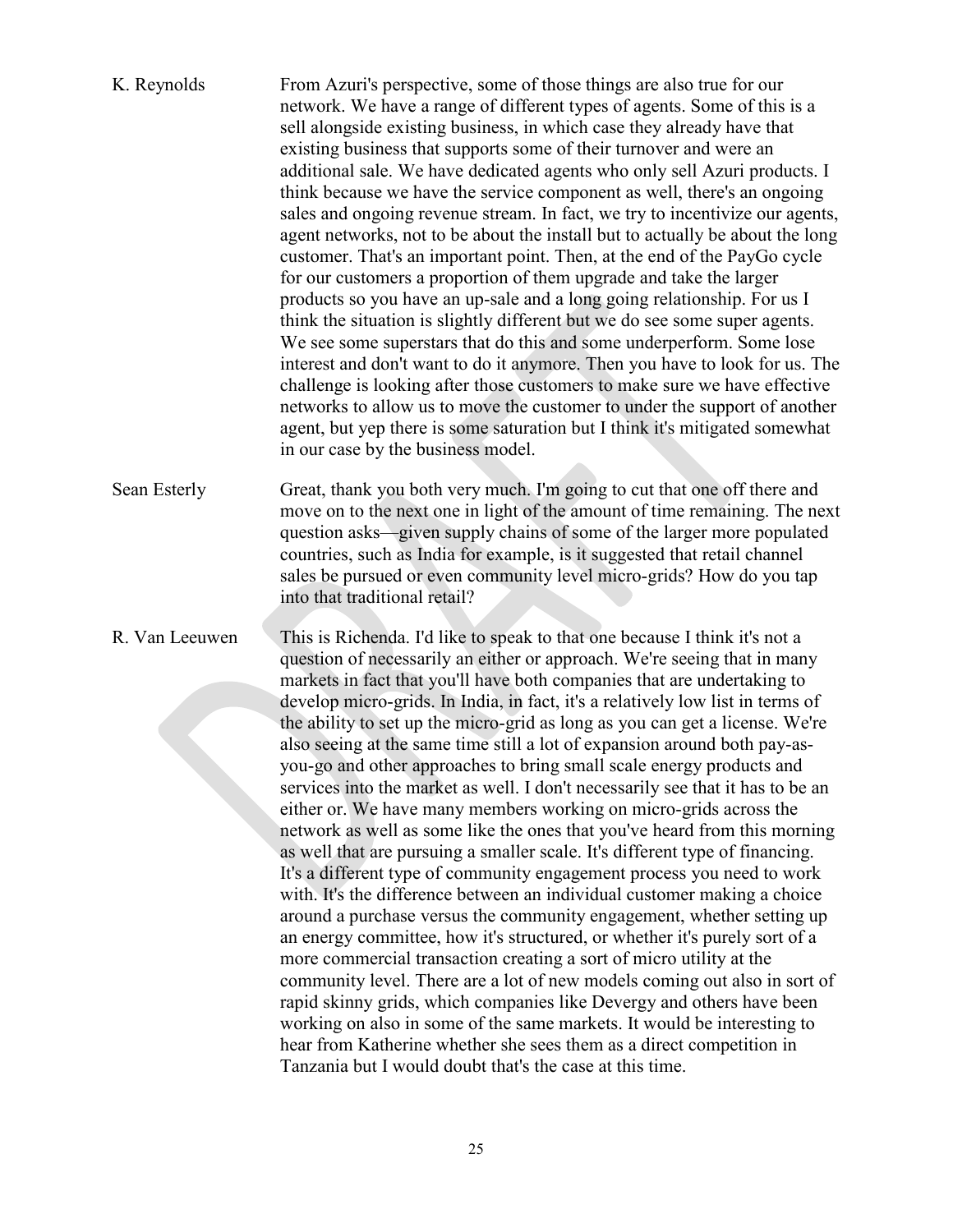| Sean Esterly | Great, thank you Richenda. I am going to move on to the next question.<br>We have about three more questions that I'd like to get to and only a<br>couple minutes left. This next one, again, is for everyone but if you could<br>just try to answer in maybe a few seconds. The question is —do the<br>distributors get financial support till they reach a breakeven volume.<br>Again this one is for everyone.                                                                                                                                                                                                                                                                                                                                                                                                                                                                                                                                                                                                                                                                                                                                                                                           |
|--------------|-------------------------------------------------------------------------------------------------------------------------------------------------------------------------------------------------------------------------------------------------------------------------------------------------------------------------------------------------------------------------------------------------------------------------------------------------------------------------------------------------------------------------------------------------------------------------------------------------------------------------------------------------------------------------------------------------------------------------------------------------------------------------------------------------------------------------------------------------------------------------------------------------------------------------------------------------------------------------------------------------------------------------------------------------------------------------------------------------------------------------------------------------------------------------------------------------------------|
| K. Lucey     | This is Katherine. I'll go. Our entrepreneurs buy into the business and so<br>we do not ourselves provide them with financial support. We do work<br>with women's groups, Saccos, local microfinance organizations, and try to<br>connect them into finance support if that is appropriate for them. They are<br>purchasing their inventory from the start.                                                                                                                                                                                                                                                                                                                                                                                                                                                                                                                                                                                                                                                                                                                                                                                                                                                 |
| C. Stout     | This is Coryell here. Just to add on to what Katherine said, I'll clarify by<br>saying that we sell to large multinational companies as our integrated<br>distribution partners. Then from there we have many channels, as I<br>outlined in the presentation. We'll call those other channels sub-<br>distributors just for the purpose of clarity here. How we structure our<br>partnership with our distribution partner is, while we don't provide<br>financial support, we have worked with them in two ways to provide them<br>additional support. We structure the payment plan so that it is more<br>favorable for them. We don't require complete upfront payments, but<br>rather allow some more time for them once the shipment lands in the port.<br>Secondly, we will work with them in accessing. We work closely with<br>Kiva. So we'll work closely with our distribution partner to access<br>microloans that they then will provide and facilitate to retailers and<br>entrepreneurs. Along those lines with the sub distribution partners, we<br>work with Kiva to provide them with low interest loans as well as tap into<br>community based Saccos for savings and credit.             |
| K. Reynolds  | This is Kieran. I'm from Azuri. We typically, our larger distribution<br>partners are fairly significant organizations since they are able to fund<br>their inventory themselves, either through the balance sheet or through<br>their own arrangements. We have a range of smaller partners who can be<br>supported. Essentially the pay-as-you-go can go down to them as well or<br>we can be enforcing them as their customers top up, to a mixed model<br>where they may purchase some upfront and then have a tail, which comes<br>after of effectively benign payment terms. Typically the larger partners<br>will tend to be large organizations and they will just do it themselves.<br>They have then a different range of models of sub distribution which may<br>be at their own network, so they are working with their salary employees<br>already or they may be independent organizations. In fact, we see the<br>whole spectrum actually and really developing the business case for all<br>different business opportunities. One of the things that we do with our<br>distribution partners is we develop that partnership that we have with them<br>to make sure everybody is successful. |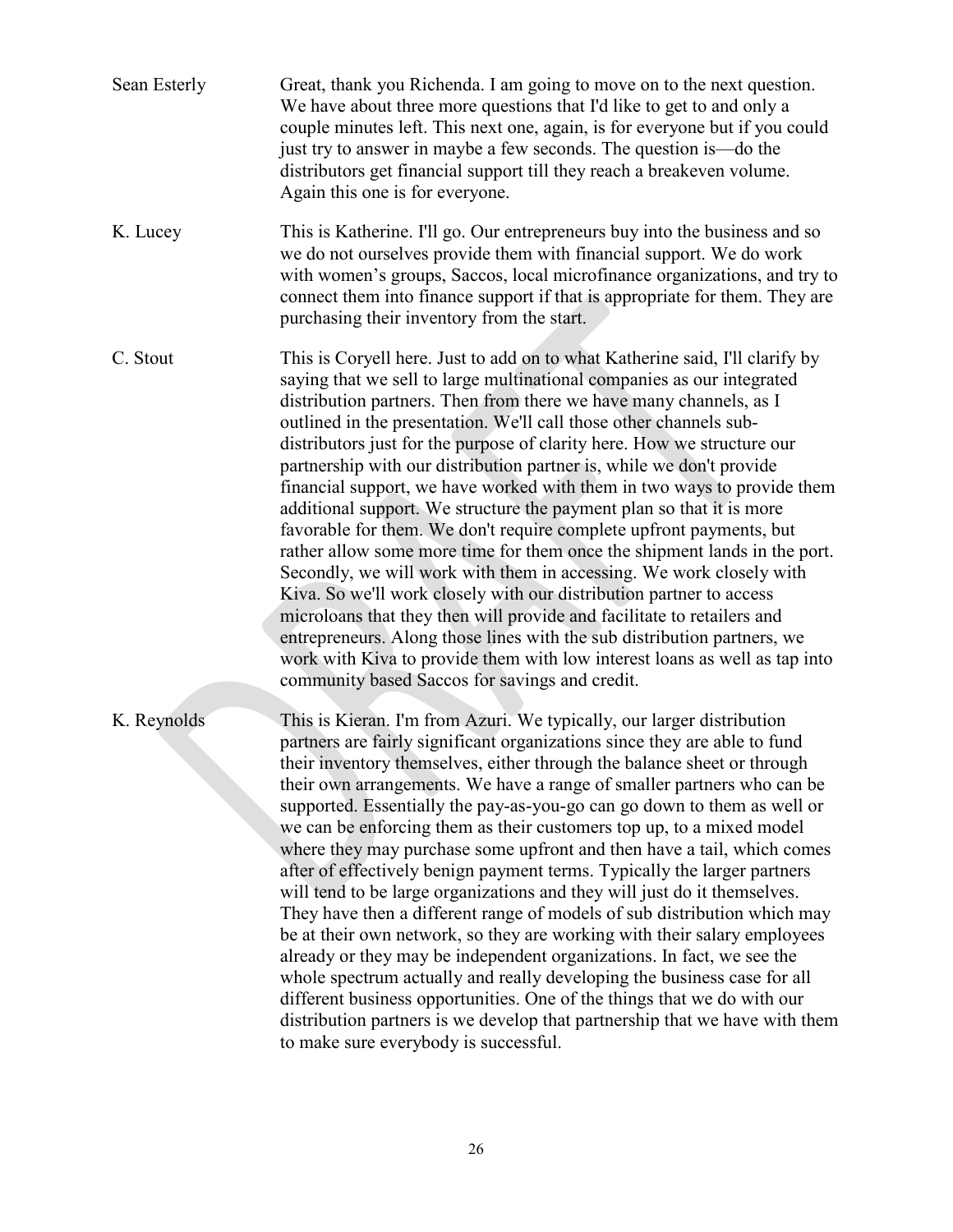| Sean Esterly | Thank you Kieran. We have time for one more question so in 30 seconds<br>or less from everybody. What do you need from governments in the<br>countries that you work in or what would you like to see to be able to<br>perform in or expand your business?                                                                                                                                                                                                                                                                                                                                                                                                                                                                                                                                                                                                                                                                                                                                          |
|--------------|-----------------------------------------------------------------------------------------------------------------------------------------------------------------------------------------------------------------------------------------------------------------------------------------------------------------------------------------------------------------------------------------------------------------------------------------------------------------------------------------------------------------------------------------------------------------------------------------------------------------------------------------------------------------------------------------------------------------------------------------------------------------------------------------------------------------------------------------------------------------------------------------------------------------------------------------------------------------------------------------------------|
| K. Lucey     | This is Katherine. For us it still comes down to if we could have healthy<br>supply chains behind us, meaning that we're able to access product at great<br>prices without tariffs built in and difficulty in getting the physical product<br>in the country. That reliability and security, knowing that we've got<br>product coming in when we need it and at a price that we can then pass on<br>to our customer, is the thing I would like to see the most.                                                                                                                                                                                                                                                                                                                                                                                                                                                                                                                                     |
| K. Reynolds  | I'll second that. This is Kieran. Shall I go? I think I'd second that. Duties<br>and taxes can be crippling. Having consistency there and wherever<br>possible, particularly where there's no alternative, which is in most of turf<br>that we work in, having waivers for those. We can often justify that to the<br>governments because often there are kerosene subsidies to get to rural<br>communities so actually it can save them money, then really,<br>infrastructure inside the country. If the roads are better than that makes<br>lives easier. I think that's the key thing but for us it's about creating<br>sustainable businesses. We're not necessarily looking for grant funding, of<br>course that's always very nice, but actually long-term it's not what we're<br>about. We're trying to develop sustainable businesses here rather than, I<br>think it was mentioned earlier, one shots. The idea is this is a growing<br>business and it's sustainable on its own two feet. |
| Sean Esterly | Thank you Kieran and Coryell, real quick?                                                                                                                                                                                                                                                                                                                                                                                                                                                                                                                                                                                                                                                                                                                                                                                                                                                                                                                                                           |
| C. Stout     | Yes and I will add on to what both Katherine and Kieran said. At the end<br>of the day, of course, greater consistency or lower taxes, duties, subsidies,<br>all of that is incredibly important to One Degree Solar but we need<br>infrastructure. Back to the photo of the truck stuck in the middle of the<br>road. Without good roads it's very hard to distribute. I will also third the<br>vote for infrastructure.                                                                                                                                                                                                                                                                                                                                                                                                                                                                                                                                                                           |
| Sean Esterly | Great, thank you so much everyone. We are unfortunately out of time for<br>questions. I know that there were a number of questions that I wasn't able<br>to get to. I will gather those together and send them to panelists so that<br>they can respond through email. Your questions will get addressed at least.<br>Sorry we couldn't do that now though.                                                                                                                                                                                                                                                                                                                                                                                                                                                                                                                                                                                                                                         |
|              | We do, real quick, before we wrap up have a very quick survey for our<br>attendees. It's just three questions. If you could help us evaluate how we<br>did and improve our future webinars. First question says—the webinar<br>content provided me with useful information and insight. You can respond<br>to that right in the window there. The next question—the webinar's<br>presenters were effective. The final question—overall, the webinar met<br>my expectations. Great, thank you very much for answering our survey.<br>On behalf of the Clean Energy Solutions Center I would once again like to                                                                                                                                                                                                                                                                                                                                                                                       |